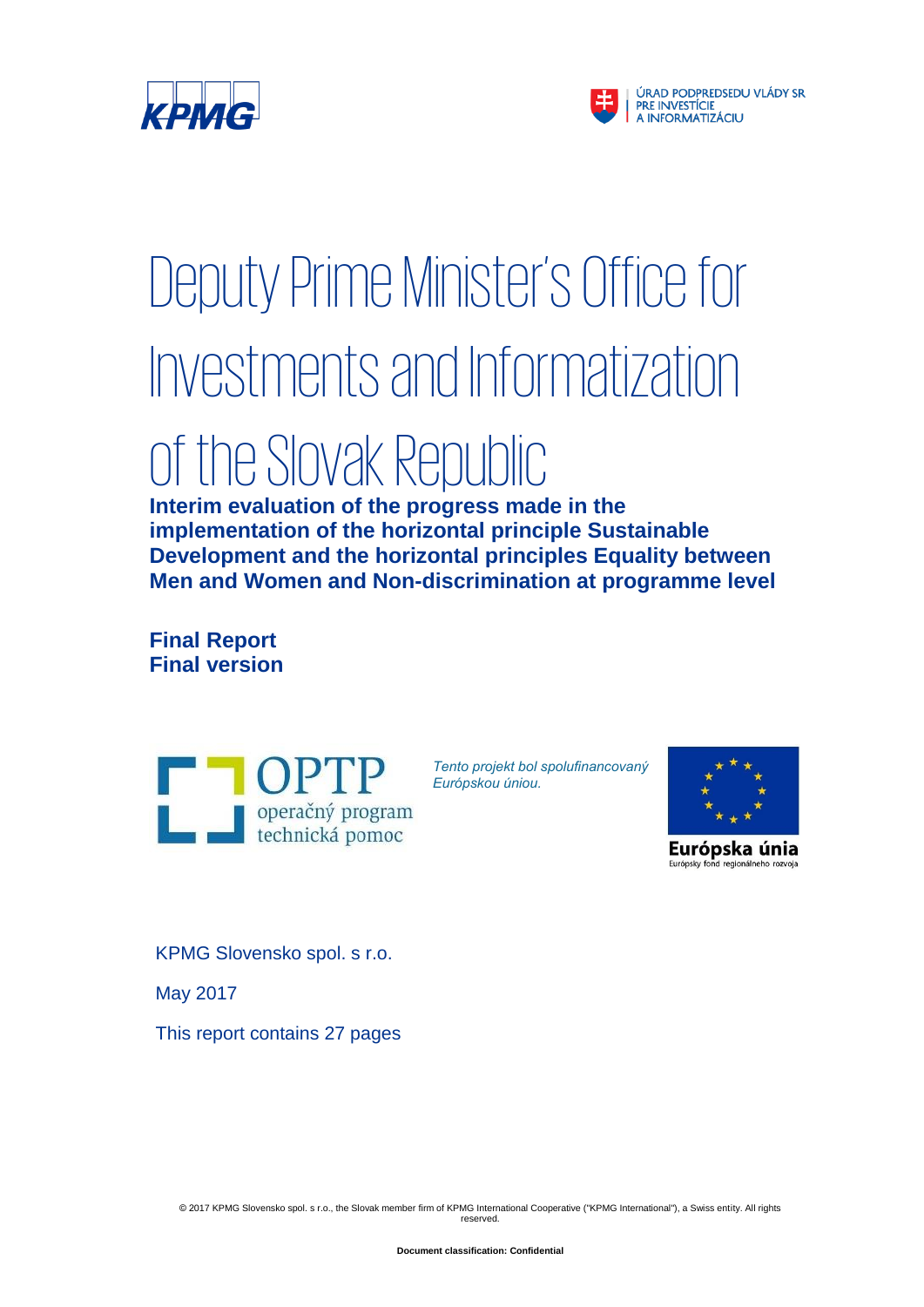

### <span id="page-1-0"></span>**Summary**

Interim evaluation of the progress made in the implementation of the horizontal principle Sustainable Development and the horizontal principles Equality between Men and Women and Non-discrimination at programme level, was carried out to assess progress in the implementation of horizontal principles at the level of the European Structural and Investment Funds programmes in the 2014-2020 programming period, as well as to assess the achievement of the horizontal principles´ objectives set out in the strategy documents.

The evaluation responded to identical questions for all horizontal principles and: (i) answered if the mechanisms created at national level can effectively promote the application of the horizontal principles in the implementation of the programs; (ii) assessed the effectiveness of measures taken to support and monitor the application of the horizontal principles; and (iii) focused on the contribution rate of interventions to the achievement of objectives set out in the strategy papers for horizontal principles at the national level.

The evaluation used semi-structured and in-depth interviews as the main tool for qualitative data collection. Data were processed in the form of a comparative analysis. The significant limitation of the evaluation was the actual state of implementation of the programmes, which was at the start of the implementation. This was why the fact-based answers to the evaluation questions and the evaluation of the effectiveness of the measures and their contribution to the achievement of the strategic objectives of the horizontal principles have certain limits resulting from the relatively low number of implemented interventions.

Based on the findings, the horizontal principles systems are applied across sectors and universally to all programmes. At the national level, a system of mechanisms is in place to ensure the application of horizontal principles, and coordination is the responsibility of coordinators of the horizontal principles. These, in cooperation with the Programme Managing Authorities, define measurable indicators and other data in the programme documents, that should indicate the achievement of the objectives set for the horizontal principles. At the same time, horizontal intervention principles should help to create synergies and eliminate measures with opposite effects or negative impacts on other areas.

The effectiveness of these measures or mechanisms can not be fully assessed within the evaluation with regard to the current stage of implementation. However, it is clear that the range of measurable indicators that are being monitored is significantly larger than necessary. This means that the current set-up of the monitoring process is demanding in terms of time and personal capacities in relation to the amount of data required, and it also contains a lot of information that does not have any further use in the process of the assessment of the achievement of the horizontal principles´ objectives. Indicators of horizontal principles are often indicators at the output level, reflecting in particular the intervention logic of programmes, so they do not directly measure the achievement of horizontal principles´ objectives.

Horizontal principles cover a wide range of areas where significant changes are taking place. These changes may result in a variety of positive or negative effects, which subsequently affect implemented interventions and may oppose to the objectives of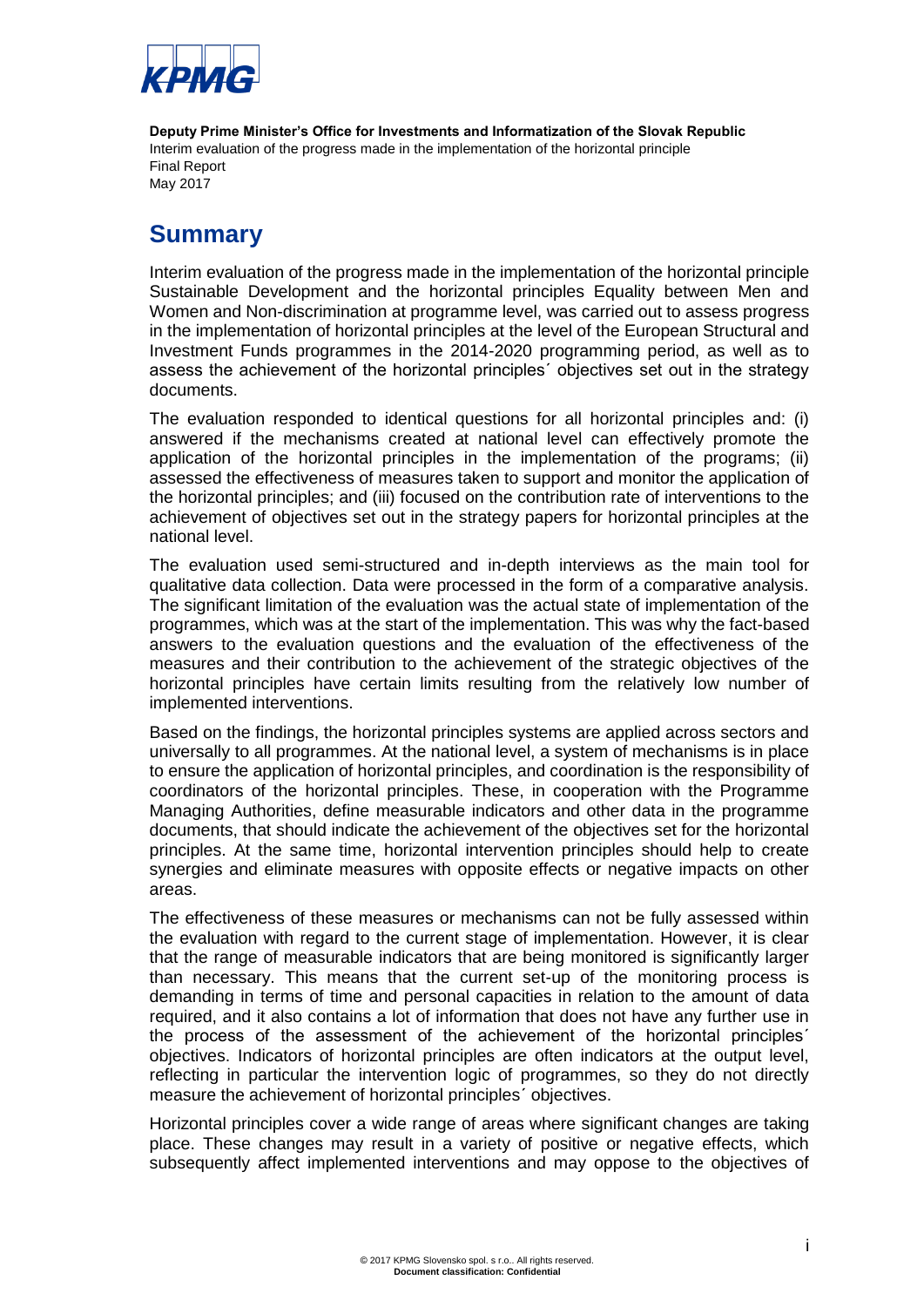

horizontal principles. Therefore, the expertise of workers and monitoring staff is important in order to guide the continuation of interventions on the basis of identified risks. In the context of the above, it is crucial that there is a clear sustainable development strategy at national level that defines the main priorities.

Based on the above, we recommend for all horizontal principles:

- consider reducing the number of indicators and collecting only relevant data to assess the achievement of the objectives of the relevant horizontal principle;
- continue to apply the current system, which ensures that horizontal principles are taken into account when assessing project applications;
- streamline project monitoring and do not pick up indicators that measure only marginal effects in relation to horizontal principles as the final impacts of ESIF interventions can be monitored at the level of context indicators;
- strengthen the administrative and professional capacities of workers responsible for monitoring and make continuous use of project monitoring outputs as feedback for the continuation of interventions.

For the horizontal principle Sustainable Development:

- anchor the key priorities of sustainable development in the strategy document at national level for this area as soon as possible;
- further develop a methodology for monitoring the contribution of individual programmes to the horizontal principle Sustainable Development in relation to the new strategy in line with the recommendations of the European Commission and to continually assess the achievement of the objectives;
- put the emphasis on ten thematic indicators in a comprehensive assessment of the horizontal principle Sustainable Development, as defined by the European Commission in this area and monitored by Eurostat;
- enhance the exchange of information between programmes that may have synergies for sustainable development and identify potential conflict areas; and
- support the potential of coordinated and follow-up measures in the context of territorial development.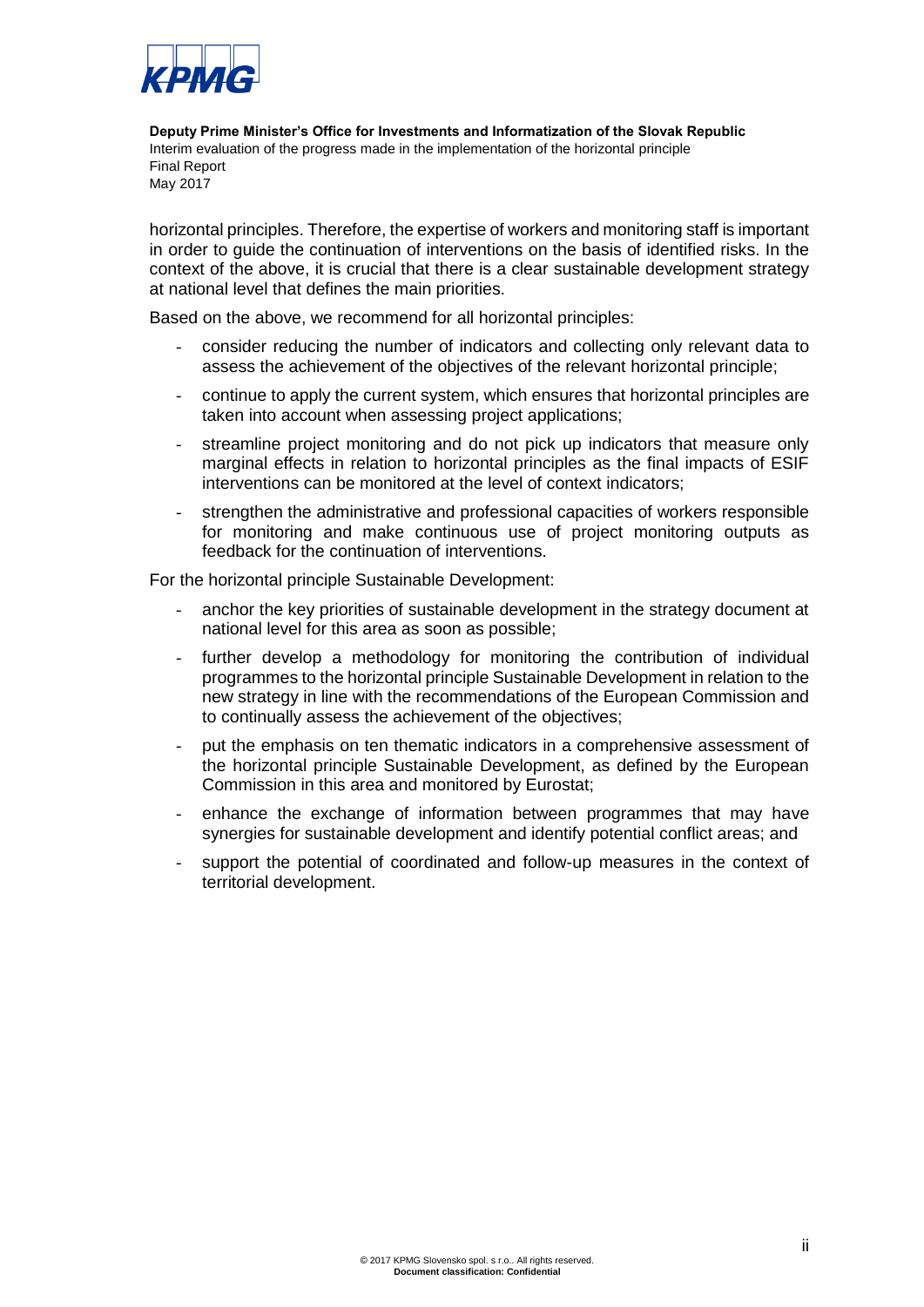

**Deputy Prime Minister's Office for Investments and Informatization of the Slovak Republic** Interim evaluation of the progress made in the implementation of the horizontal principle Sustainable Development and the horizontal principles Equality between Men and Women and Final Report May 2017

## <span id="page-3-0"></span>**Abbreviations**

|                | Automated Geographic Information System                             |
|----------------|---------------------------------------------------------------------|
| <b>AGIS</b>    |                                                                     |
| AP             | <b>Action Plan</b>                                                  |
| <b>CLSAF</b>   | Centre of Labour, Social Affairs and Family                         |
| <b>DPMOII</b>  | Deputy Prime Minister's Office for Investments and Informatization  |
|                | of the Slovak Republic                                              |
| <b>EAFRD</b>   | European Agricultural Fund for Rural Development                    |
| EC             | <b>European Commission</b>                                          |
| <b>EIA</b>     | <b>Environmental Impact Assessment</b>                              |
| <b>EIGE</b>    | European Institute for Gender Equality                              |
| <b>EMFF</b>    | European Maritime and Fisheries Fund                                |
| EMW and ND     | Equality of Men and Women and Non-Discrimination                    |
| <b>ESF</b>     | <b>European Social Fund</b>                                         |
| <b>ESIF</b>    | European Structural and Investment Funds                            |
| EU             | European Union                                                      |
| EU FRA         | <b>EU Fundamental Rights Agency</b>                                 |
| <b>EU SILC</b> | EU Statistics on Income and Living Conditions                       |
| HP             | <b>Horizontal Principle</b>                                         |
| <b>IACS</b>    | <b>Integrated Administration and Control System</b>                 |
| IB.            | Intermediate Body                                                   |
| <b>IROP</b>    | <b>Integrated Regional Operational Programme</b>                    |
| ITMS2014+      | <b>Information Monitoring System</b>                                |
| MA             | <b>Managing Authority</b>                                           |
| <b>MoLSAF</b>  | Ministry of Labor, Social Affairs and Family of the Slovak Republic |
| <b>ND</b>      | Non-discrimination                                                  |
| <b>NSSD</b>    | National Strategy for Sustainable Development                       |
| <b>OP</b>      | <b>Operational Programme</b>                                        |
| OP EPA         | Operational Programme Effective Public Administration               |
| OP HR          | <b>Operational Programme Human Resources</b>                        |
| OP II          | Operational Programme Integrated Infrastructure                     |
| OP R&I         | Operational Programme Research and Innovation                       |
| OP TA          | <b>Operational Programme Technical Assistance</b>                   |
| <b>OPF</b>     | <b>Operational Programme Fisheries</b>                              |
| PA             | Partnership Agreement of the Slovak Republic for 2014-2020          |
| <b>RDP</b>     | Rural Development Programme 2014-2020                               |
| <b>RES</b>     | <b>Renewable Energy Sources</b>                                     |
| <b>SD</b>      | Sustainable Development (for the 2014-2020 programming period)      |
| <b>SLFS</b>    | Selective Labor Force Survey                                        |
| SO SR          | Statistical Office of the Slovak Republic                           |
| <b>SR</b>      | <b>Slovak Republic</b>                                              |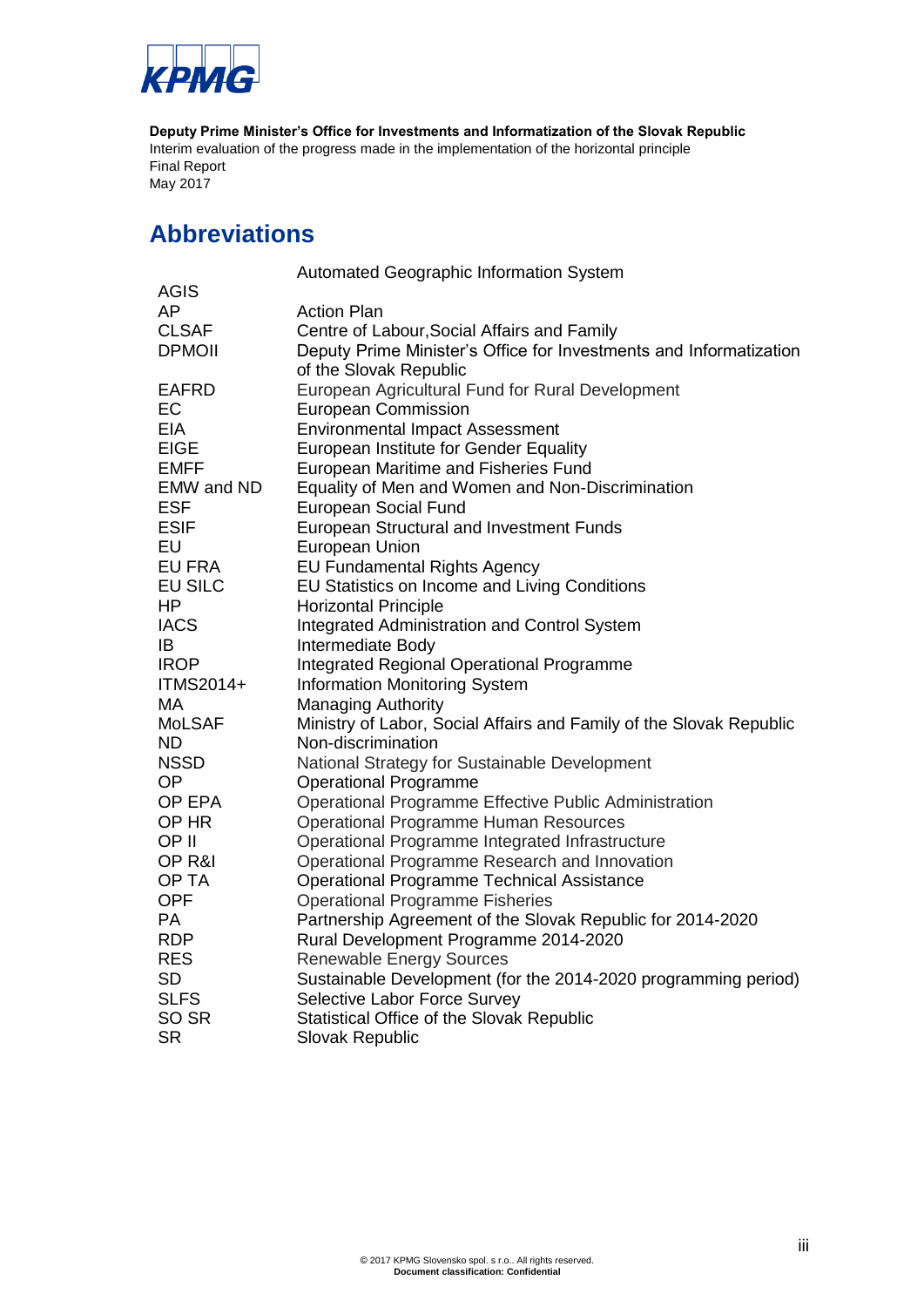

**Deputy Prime Minister's Office for Investments and Informatization of the Slovak Republic** Interim evaluation of the progress made in the implementation of the horizontal principle Sustainable Development and the horizontal principles Equality between Men and Women and Final Report May 2017

## **Contents**

| Summary                                 |                                                                                                                                                     | i                                                  |
|-----------------------------------------|-----------------------------------------------------------------------------------------------------------------------------------------------------|----------------------------------------------------|
| Abbreviations                           |                                                                                                                                                     | iii.                                               |
| $\mathbf 1$                             | <b>Introduction and Report Structure</b>                                                                                                            | 1                                                  |
| 2<br>2.1<br>2.2                         | Purpose of Evaluation, Subject, Evaluation Questions<br>and Tasks<br>Purpose and Subject matter of the Evaluation<br><b>Evaluation Questions</b>    | $\overline{2}$<br>$\overline{2}$<br>$\overline{2}$ |
| 3                                       | <b>Evaluation Methodology and Procedure</b>                                                                                                         | $\overline{4}$                                     |
| $\overline{4}$<br>4.1<br>4.1.1<br>4.1.2 | <b>Findings</b><br>Mechanisms created at national level<br>HP Equality of men and women and non-discrimination<br><b>HP Sustainable Development</b> | 6<br>6<br>8<br>9                                   |
| 5<br>5.1<br>5.2                         | Results of analyses based on evaluation questions<br>HP Equality of Men and Women and Non-discrimination<br><b>HP Sustainable Development</b>       | 12<br>12<br>14                                     |
| 6                                       | <b>Conclusions and Recommendations</b>                                                                                                              | 19                                                 |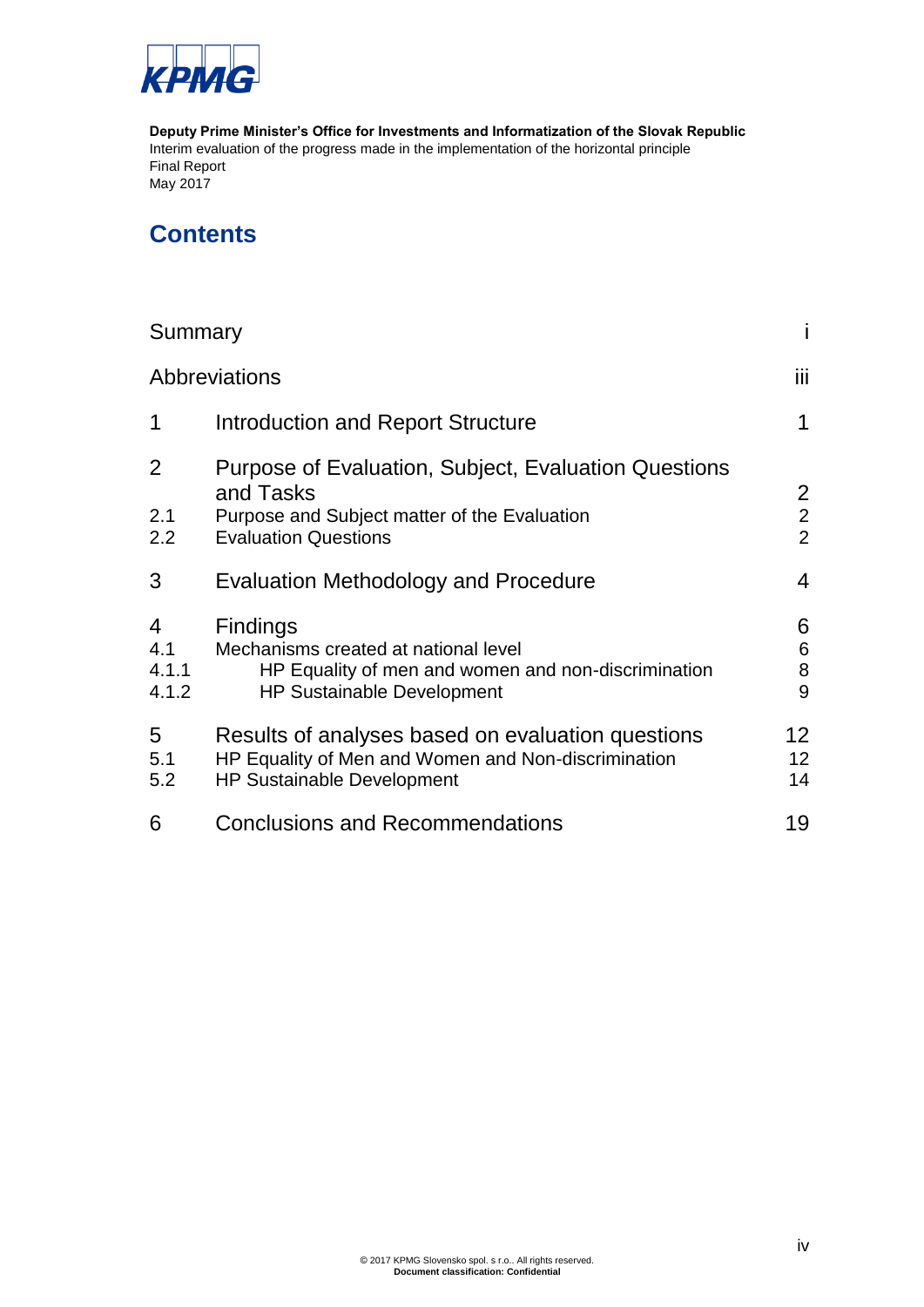

## **1 Introduction and Report Structure**

<span id="page-5-0"></span>The submitted document represents the Final Report in the framework of the implementation of the Work 4 Interim Evaluation of the Progress in the Implementation of the Horizontal Principle (HP) Sustainable Growth (SG), HP Equality of Men and Women, and HP Non-discrimination (HP EMW and ND) at the programme level (the "assignment"), on the basis of the Partial Contract on Works No. 690/2016, concluded on 26 May 2016 between the Government Office of the Slovak Republic<sup>1</sup> as the Customer and the Consortium of KPMG Slovensko, spol. s r.o., Bratislava and stengl. a. s., Bratislava as the Contractor.

The report consists of the following parts:

- Chapter 2 describes the objective and evaluation questions as set out in the Terms of Reference,
- Chapter 3 contains a brief description of methodological approach,
- Chapter 4 contains all preliminary findings and describes the mechanisms for implementing horizontal principles developed at national level,
- Chapter 5 describes the findings and provides answers to the evaluation questions, and
- Chapter 6 contains conclusions resulting from findings and followed by recommendations.

<sup>1</sup> 1 In accordance with Act No. 171/2016 Coll. amending Act No. 575/2001 Coll. on the organization of the activities of the Government and the organization of the central state administration, as amended, and amending certain acts, the Deputy Prime Minister´s Office of the Slovak Republic for Investments and Informatization (DPMOII) was established with effect from 1 June 2016. Contract on Works No. 690/2016 has been delimitated from the CO SR to DPMOII.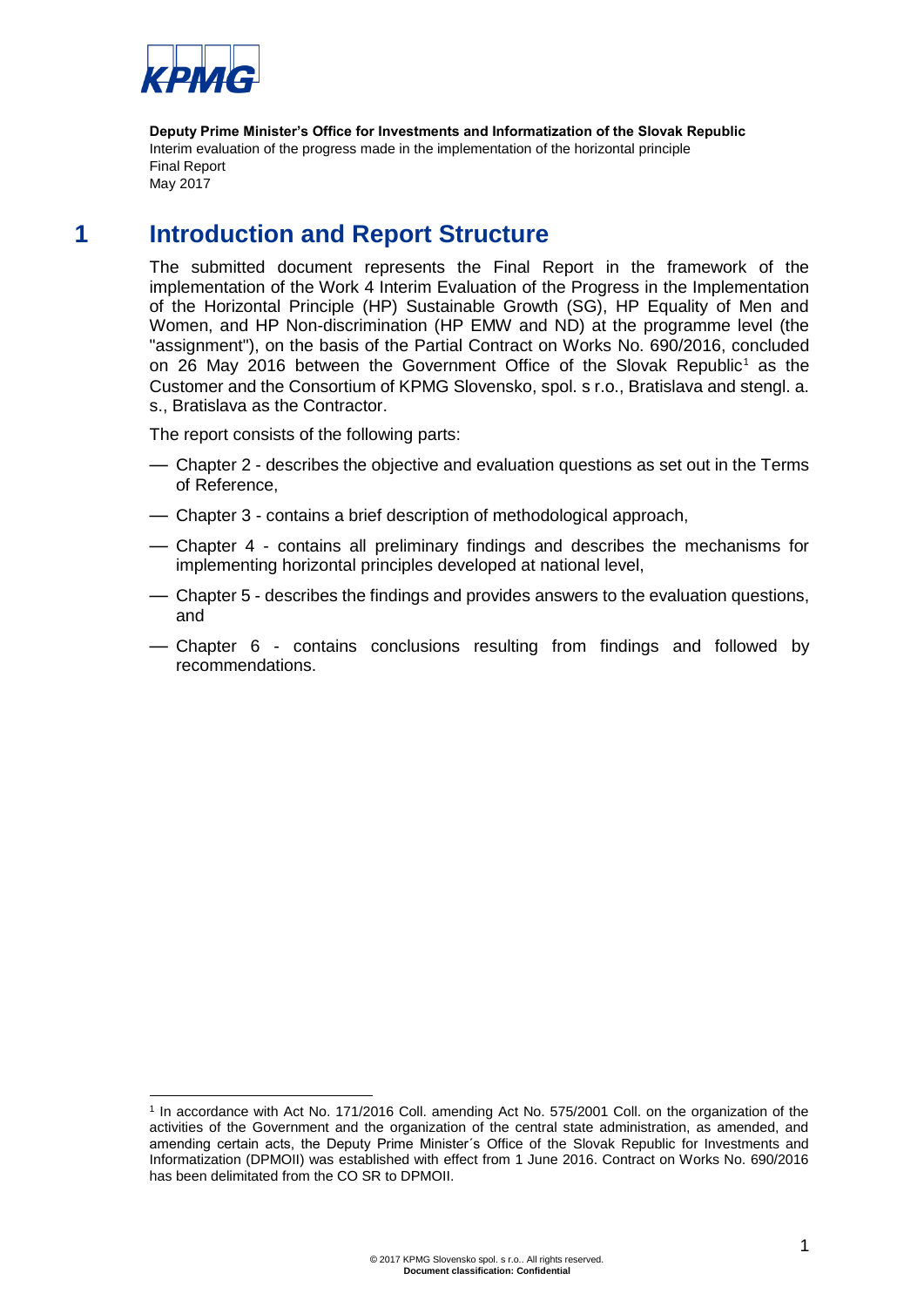

## <span id="page-6-0"></span>**2 Purpose of Evaluation, Subject, Evaluation Questions and Tasks**

#### **2.1 Purpose and Subject matter of the Evaluation**

<span id="page-6-1"></span>The purpose of the evaluation is to provide an objective assessment of the progress in the implementation of the Horizontal Principle Sustainable Development (HP SD) and Horizontal Principle Equality of Men and Women and Non-Discrimination (HP EMW and ND) at programme level, implementation of the ESFS in the 2014-2020 programming period and assessment of achievement level of HP SD objectives in relation to the global and strategic goals set out in the HP SD strategy document. The evaluation should also include an evaluation of tools created for monitoring the HP SD implementation for reporting.

The **subject matter** of the evaluation is to assess the functionality of the mechanisms created to ensure the application of the horizontal principles in the ESIF implementation. The evaluation is aimed at assessing the key actions taken in relation to the application of the horizontal principles under the operational programmes. The assessment includes an analysis of the benefits of implementing the ESIF to the objectives defined in the national strategy documents for the application of the horizontal principles.

#### **2.2 Evaluation Questions**

<span id="page-6-2"></span>The assignment specification sets out the same questions for all three HPs, although HP EMW and ND addresses the evaluation as one area, as both HPs are covered by one administrator. The evaluation questions are as follows:

A: Horizontal principle SD

- 1. Can mechanisms established at the national level (at the level of the Partnership Agreement) effectively promote the implementation of the HP SD principles in ESIF implementation?
- 2. What is the effectiveness of the actions taken to support and monitor the implementation of HP SD principles within the individual operational programmes?
- 3. To what extent has the implementation of interventions supported by the ESIF contributed to the fulfillment of the objectives set out in the national strategy document for HP SD?

#### B: Horizontal principles EMW and ND

- Can mechanisms established at the national level (at the level of the Partnership Agreement) effectively promote the implementation of the HP EMW and ND principles in ESIF implementation?
- What is the effectiveness of the actions taken to support and monitor the implementation of HP EMW and ND principles within the individual operational programmes?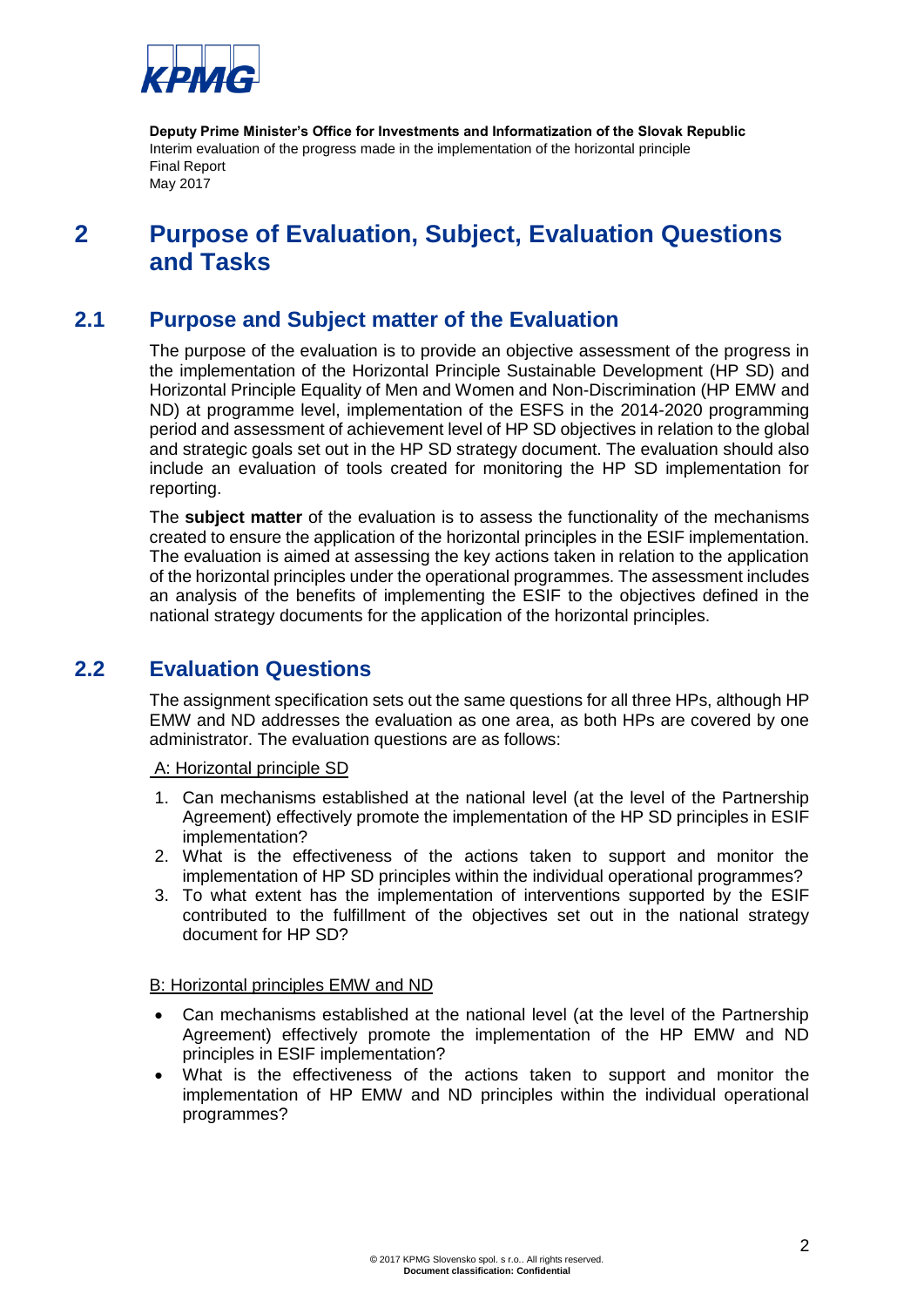

**Deputy Prime Minister's Office for Investments and Informatization of the Slovak Republic** Interim evaluation of the progress made in the implementation of the horizontal principle Sustainable Development and the horizontal principles Equality between Men and Women and Final Report May 2017

To what extent has the implementation of interventions supported by the ESIF contributed to the fulfillment of the objectives set out in the national strategy document for HP EMW and ND?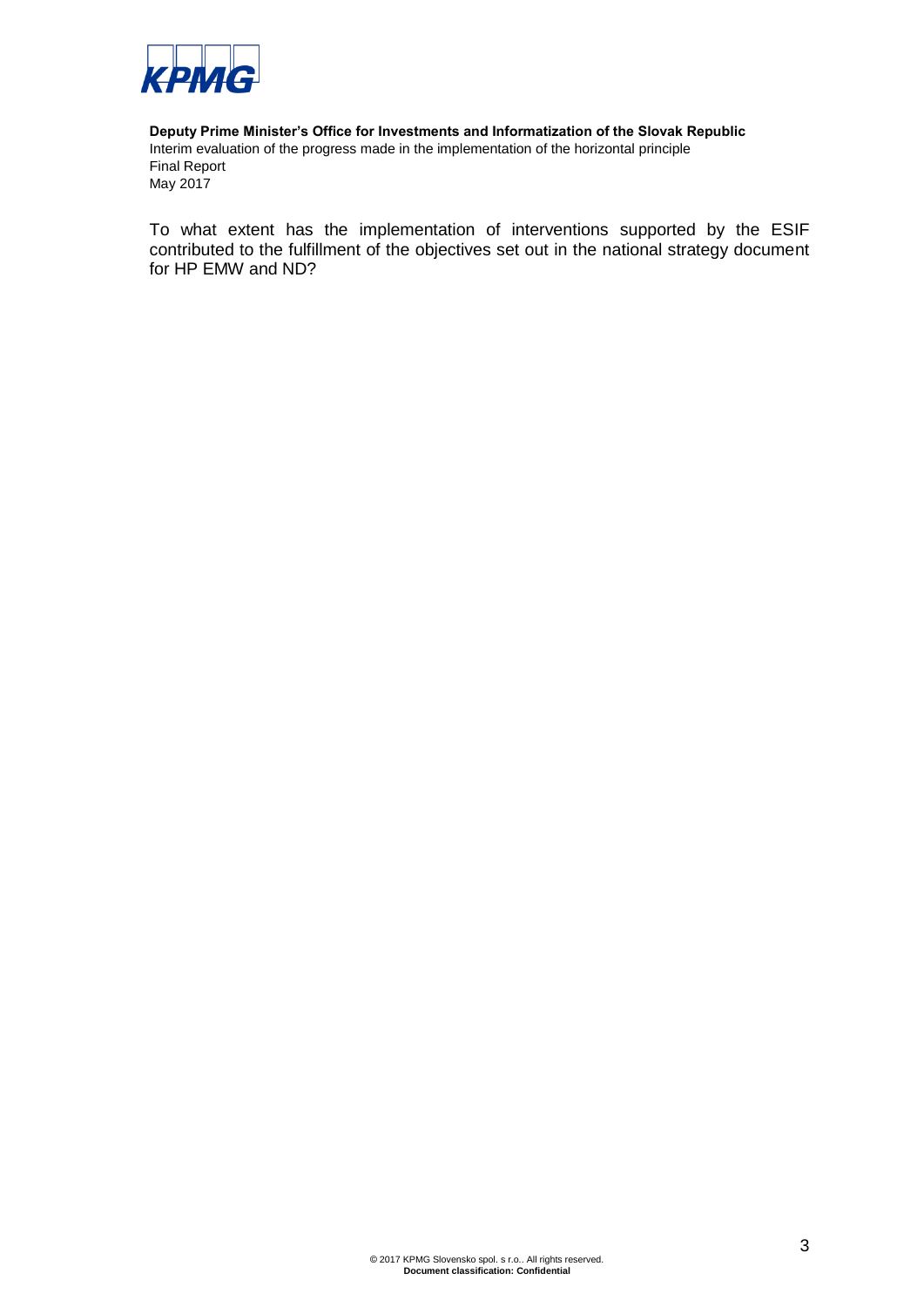

## **3 Evaluation Methodology and Procedure**

<span id="page-8-0"></span>The evaluation uses, to a greater extent, qualitative tools that are key to answer the evaluation questions. Qualitative tools are primarily used to deepen understanding of the mechanisms and measures through which HPs are implemented across programmes. The primary intention was to use also quantitative tools to collect and analyse data. Those were supposed to be used to analyse programme variables as well as available statistics directly related to HP SD, EMW and ND. Given the real status of the implementation of the ESIF programmes, which were at the start of the evaluation, quantitative methods could not be applied. Partially structured and in-depth interviews were used as the main tool for qualitative data collection. Respondents were HP coordinators, staff of Managing Authorities for operational programme (MAs for OPs), Intermediary Bodies (IB) and other relevant institutions involved in the implementation of ESIF programmes. The collected data and information were compiled by means of a comparative analysis that compares the planned mechanisms defined in the HP implementation systems and the existing mechanisms within the individual programmes and how they functioned to implement HP policies. This evaluation is carried out in parallel with the *Evaluation of Progress in the Implementation of the Partnership Agreement of the Slovak Republic as of 31.12.2016* and, therefore, the possibility to conduct interviews with a larger number of relevant stakeholders for both evaluations was used simultaneously. Primary data was collected at programme level, for all individual programmes. The final report reflects the development as of 31.12. 2016.

The assessment of the effectiveness of the measures taken to apply the HP principles, in rigorous terms, implies an evaluation based on a comparison of planned and achieved objectives, through indicators at the level of the results. From this point of view, given the current state of project implementation and based on indicators, it is not possible to assess the effectiveness of the measures or the contribution of the ESIF interventions to meet the HP objectives. Responses to the evaluation questions can only be formulated so far based on the evaluation of how the individual programmes and the corresponding mechanisms are set up.

For evaluation purposes, the data needed to prepare the three identified evaluation questions for HP SD and HP EMW and ND separately were collected. Secondary data sources were, in particular, the data derived from the survey of the relevant documents - the Partnership Agreement of the SR (PA), the National Reform Programme (NRP) of the Slovak Republic for 2014, 2015 and 2016, the Europe 2020 Strategy, all ESIF programmes within PA, HP implementation systems and HP strategy documents, available sector reports, expert literature as well as publicly available context indicators and other relevant statistics.

Secondary data obtained from ITMS2014+ and in the case of the Rural Development Programme (RDP) data from AGIS and IACS in processed form as submitted to the Central Coordination Body were used only as indicative information indicating progress in individual programmes. These included, in particular, the values of the financial indicators which presented the allocation values in the calls as well as the total amounts of contracted and drawn funds for the individual programmes. The data available concerning the physical index values associated with HP SD and HP EMW and ND have so far not shown any progress.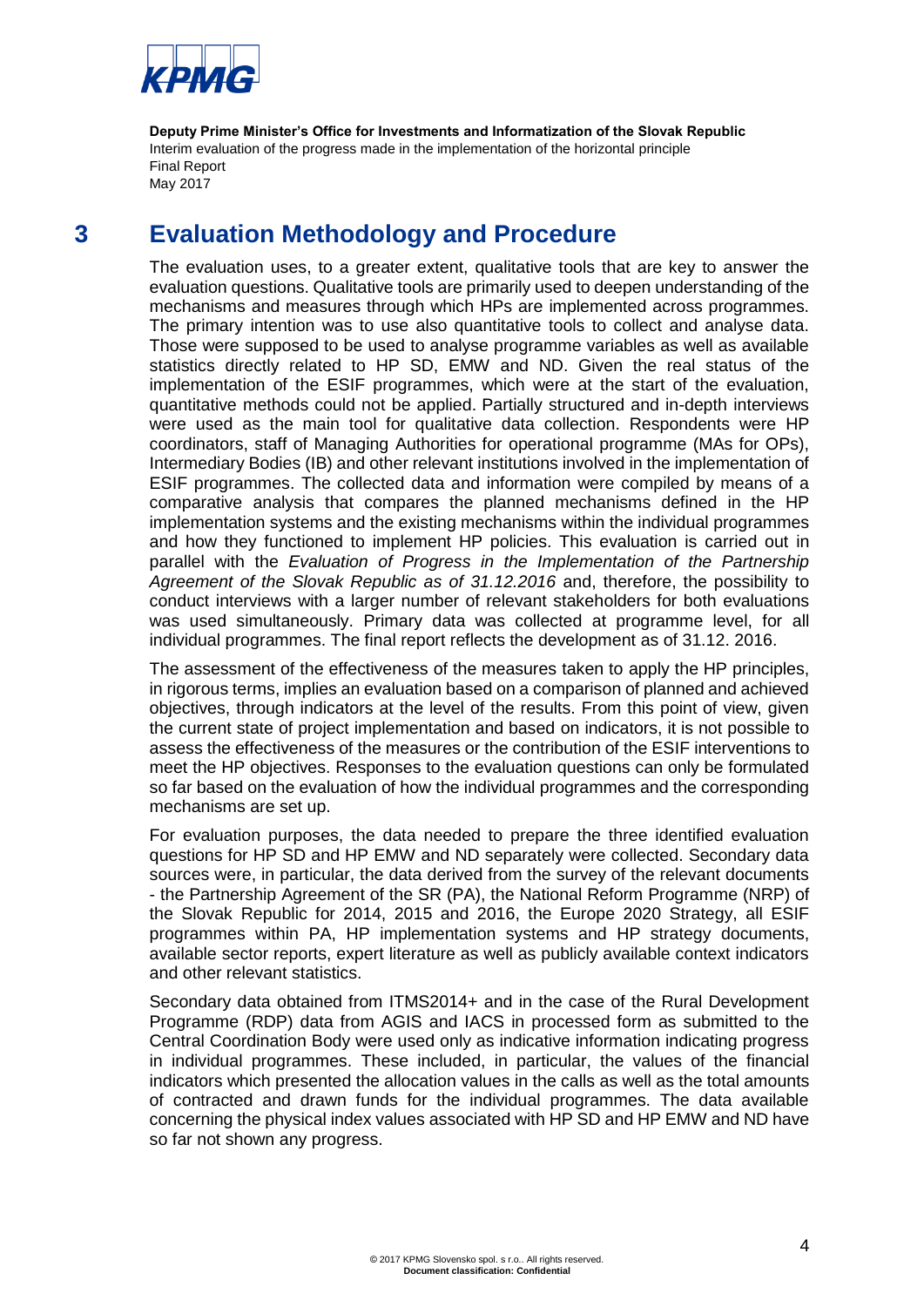

Since no evaluations in this area have yet been implemented, it is not possible to incorporate into this report the measures that would be implemented on the basis of recommendations from previous evaluations.

This evaluation has several limitations. One of the main reasons, which significantly limits the possibility of providing clear answers to some of the requirements for the assignment, is the real state of ESIF implementation in Slovakia at the time of drafting the evaluation report. Most of the projects have not yet been launched or are in the early stages of implementation, and their effects could not be analysed. At present, the evaluation can not provide a sufficiently comprehensive picture of the effectiveness of the measures and the contribution of ESIF interventions to meeting HP's strategic goals. As of 31.12.2016, 111 projects under the Rural Development Programme (RDP) and five other OP projects were completed, of which four were technical assistance projects. We assume that the progress that was reflected in shifts in HP-related (context) indicators was probably to a certain extent the effect of programmes from the previous programming period 2007 - 2013.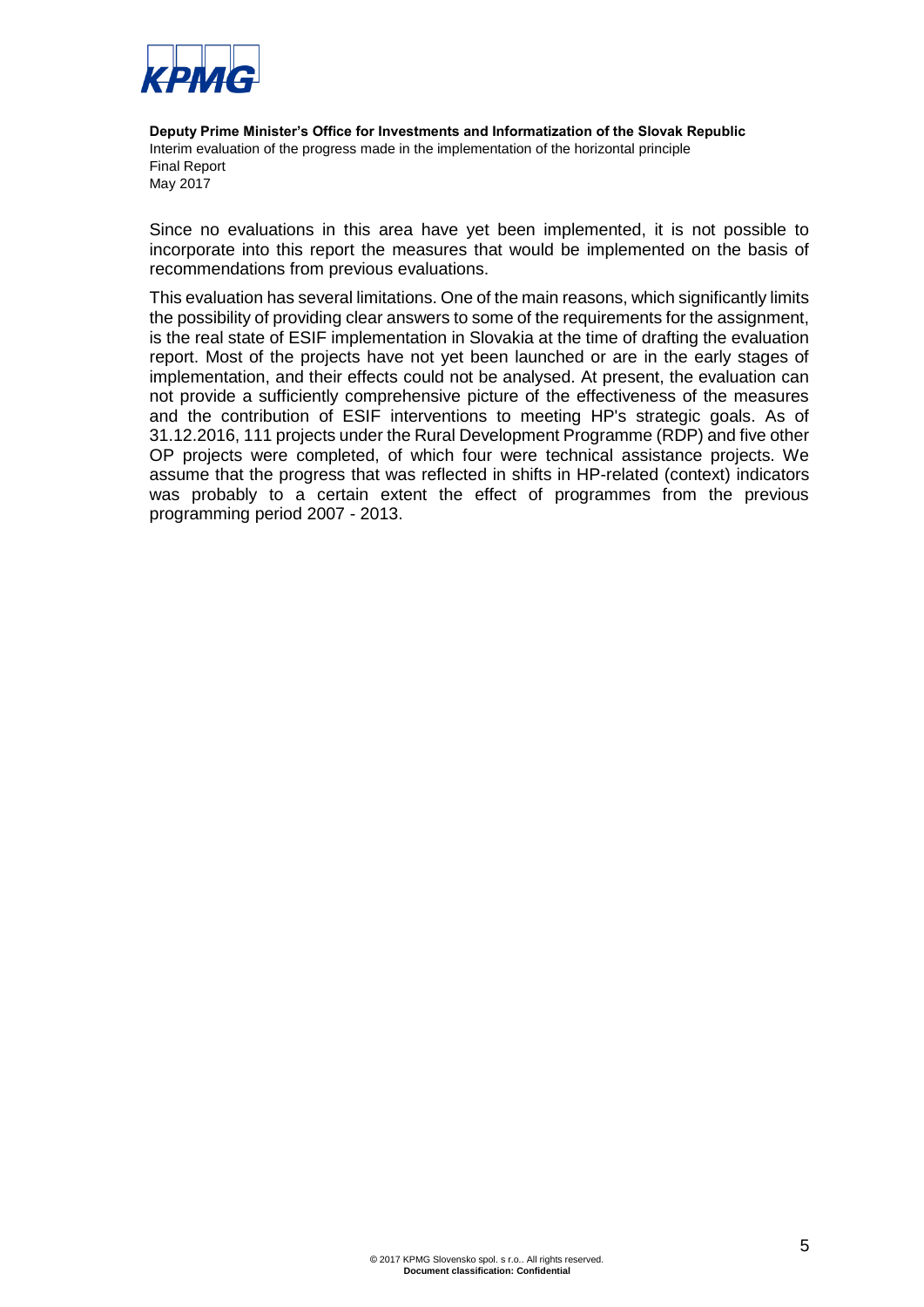

## <span id="page-10-0"></span>**4 Findings**

#### **4.1 Mechanisms created at national level**

<span id="page-10-1"></span>HP coordination at national level is ensured by HP administrators. Their position is specific because they are neither in the position of a managing authority nor an intermediary body. HP administrators were part of the planning phase and are actively involved in the implementation, monitoring and evaluation of the ESFS. *The Implementation System of the Horizontal Principles for Gender Equality and Non-Discrimination for the years 2014-2020*, as well as the *Implementation System of the Horizontal Principle Sustainable Development for 2014-2020* (hereinafter the Implementation System) reflect the core contexts described in the PA and the mechanisms specified in the *System of Governance of European Structural and Investment Funds* for the 2014-2020 programming period.

Figure 1 Horizontal Principles in the context of PA 2014-2020 Implementation



#### Source: Authors

HP systems are extensively applied to all ESIF programmes (Figure 1). Description of HP application is part of the programming document of all programmes, and during the planning process, the basic HP settings were consulted with HP administrators for each programme. All HPs are applied across all ESIF programmes and universally. The HP compliance obligation is set by the General Regulation, but HP's main goals are defined by the EU fund from which the programmes and their priority axes are supported. Further details on the HP EMW and ND contexts are contained in Appendix 1 and the HP SD context is described in more detail in Appendix 2.

HP coordinators have selected HP related measurable indicators that contribute to meeting HP goals (key indicators for HP SD) from the indicators defined in the programming documents. In the case of HP EMW and ND, the HP coordinator for all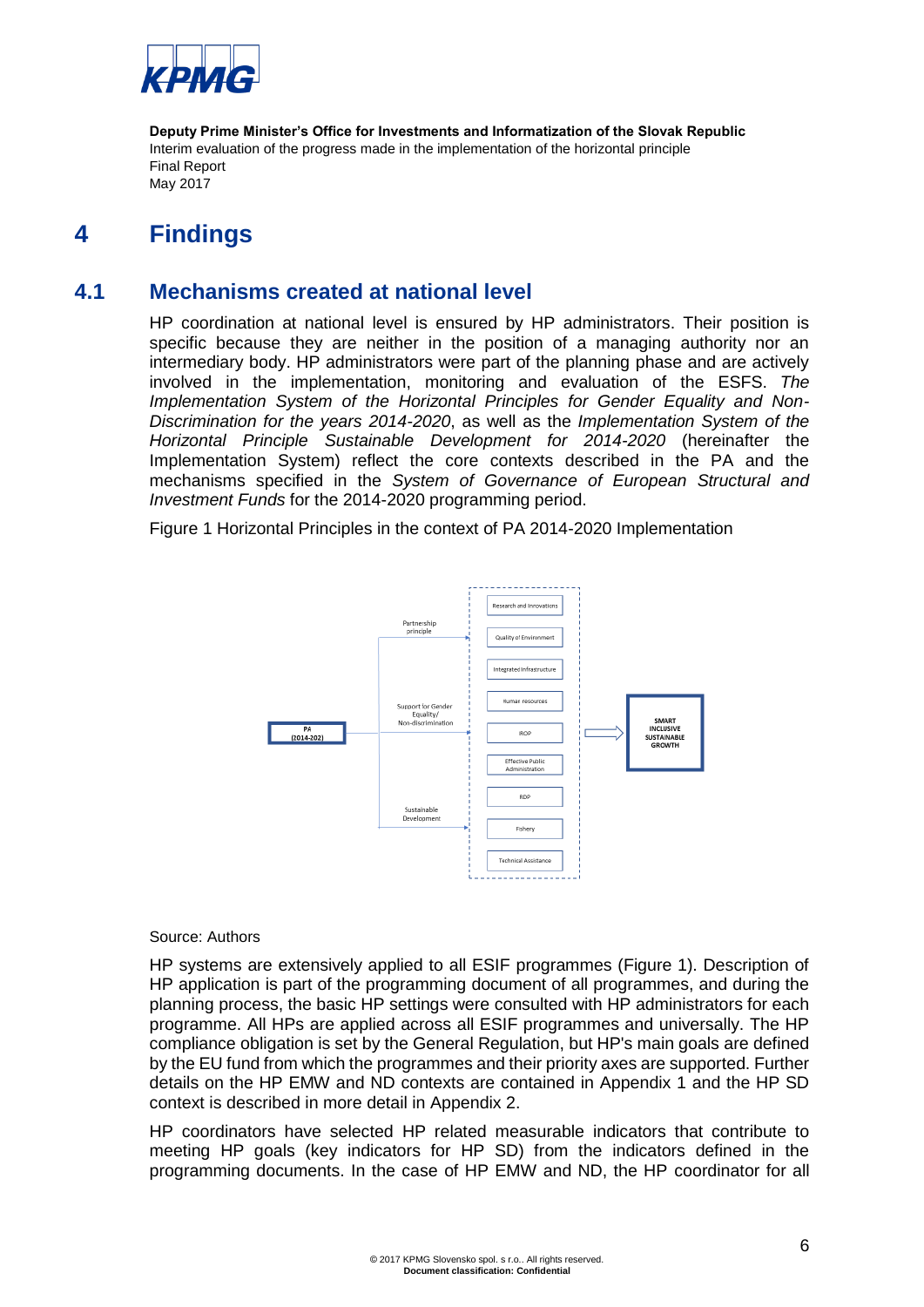

OPs has designed a set of measurable indicators and separately a set of other data without target values.

Other data refers to data monitored at the level of supported projects that need to be collected but are not of the same nature as the indicators. According to the HP coordinator, these are cross-sectional figures, of which the single reporting at the level of all programmes is important from the point of view of PA objectives and are monitored at the level of all projects. Other data monitoring HP EMW and ND are projected into the following documents:

- Call or calling for submission of a request for a non-repayable financial contribution.
- Appendix Subject matter of the Grant Agreement (Table "Other data at project level").
- Annual and final monitoring report (Table Other data at project level).
- Follow-up monitoring report (Table Other data at project level);
- Scale of Measurable Indicators, section Other data.

Based on HP coordinators´ proposal, MA will include among HP indicators those indicators, which help to track the contribution towards meeting HP objectives. The indicators that track the contribution to HP are assigned with a relevance to HP. This allows the HP coordinators to enter the system and work with this data.

When preparing a call/calling in relation to HP related information, MA collaborates with HP coordinators. MA defines compliance with HP as a condition for providing a contribution. HP coordinators are responsible for defining the terms for providing support to ensure the application of the HPs and how to verify them, which is binding for the MA. A more detailed specification of the conditions required to provide the contribution in terms of compliance with HPs in individual calls is set by the HP coordinator, in cooperation with the MA. When preparing a call or calling MA or IB selects those indicators from a set of measurable indicators and other data, that are relevant to the programme, concerned priority axis (PA) and/or investment priority (IP) and are relevant to the eligible activities of the call in question.

MA sends the draft text of the call and the relevant documents for comments. As part of the commenting process, HP administrator assesses the compliance of submitted documents with a valid HP implementation system. The HP application in each project application is assessed under the administrative verification, except for the OP EPA, where it is assessed in the evaluation process, whilst failure to fulfill this condition automatically means disqualification of the application. In the case of HP EMW and ND the project may be either in line with the principle of support or directly targeted at disadvantaged groups. These are mostly ESF interventions targeted to different groups of disadvantaged people, but this may also apply to various investment projects, eg. with an emphasis on barrier-free access.

During the project implementation, HP performance at the project level is monitored as part of project monitoring reports. They include information about HP performance (description of activities, financial indicators, measurable indicators, results, contribution to HP goals). HP coordinators get project-level HP performance data directly from project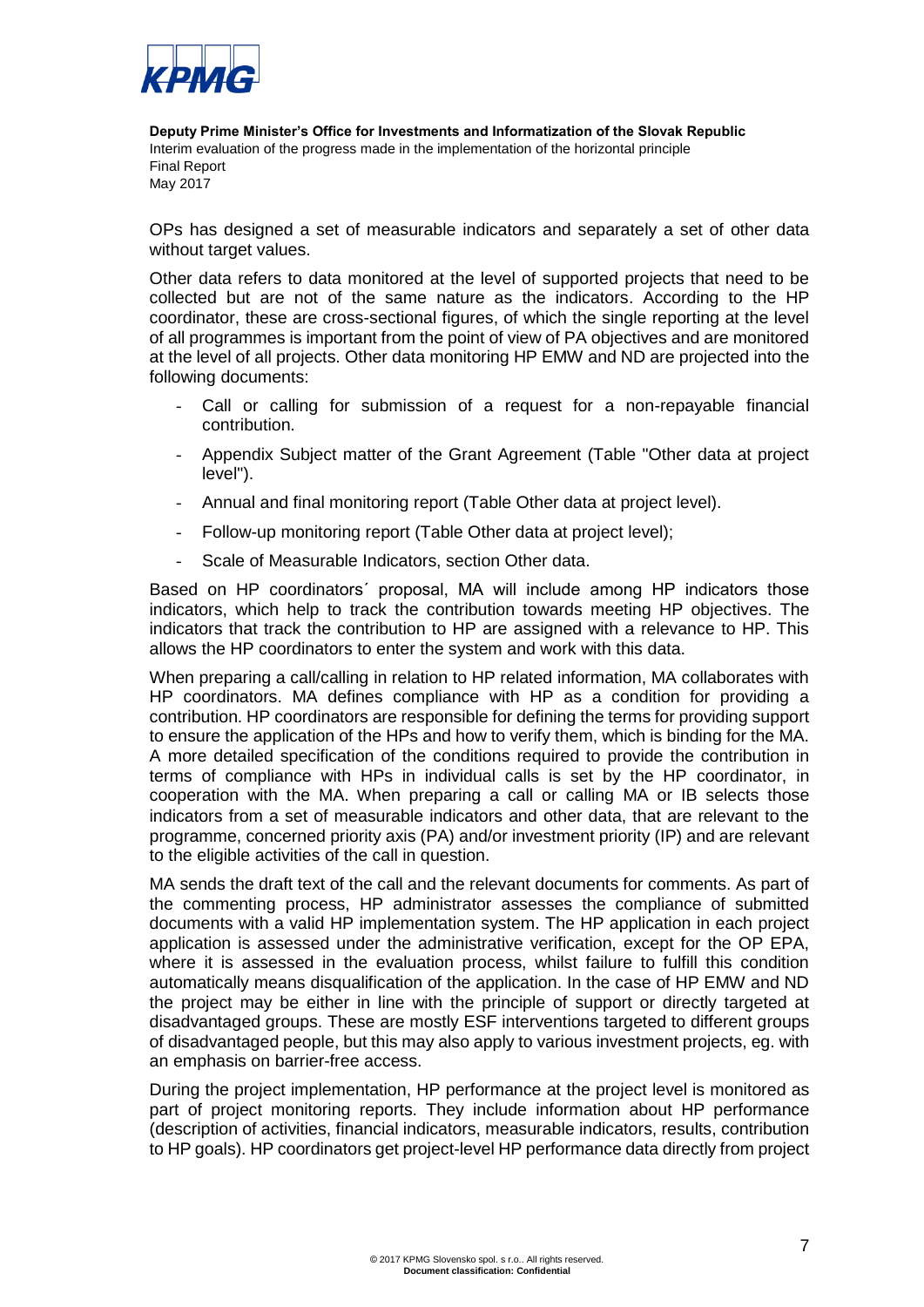

<span id="page-12-0"></span>monitoring reports in ITMS2014+. These include, in particular, data from the monitoring of measurable indicators that indicate the achievement of objectives.

#### **4.1.1 HP Equality of men and women and non-discrimination**

The Ministry of Labor, Social Affairs and Family of the Slovak Republic (MLSAF SR), the Department of Gender Equality and Equal Opportunities, Section of horizontal principles carries out all the activities that are under the authority of coordinator of this HP, provides analytical, evaluation, strategic and legislative activity for the application of horizontal principles of support for equality of men and women and non-discrimination, including accessibility for disabled persons at national level. MLSAF SR is responsible for the state policy in the field of promoting equality between men and women and non-discrimination.

The HP EMW and ND administrator prepares annual reports and final report on HP implementation, showing HP performance of targets for each programme. These reports are the basis for a summary report for the ESIF prepared by the CCA.

For ESIF programmes, the main objective of HP EMW is:

*- to ensure equality of men and women in the labor market and its preparation*

and the main objective of HP ND:

- *to ensure equality of opportunities in the labor market and in the preparation.*

For other ESIF programmes, the main objective of HP EMW is:

reducing horizontal and vertical gender segregation in the male and female *sectors*

and the main objective of HP ND:

- *ensuring equal opportunities in access and use of infrastructure and services.*

Particular emphasis is required for persons with disabilities for whom it is necessary to create special conditions of accessibility (eg. barrier-free architectural environment, accessible information, etc.), in accordance with the UN Convention on the Rights of Persons with Disabilities, which entered into force for the SR on 25 June 2010 . Without the conditions it is not possible to integrate people with disabilities into society and into the working process.

The application of the horizontal principle of equality between men and women and nondiscrimination is ensured through possible disqualification of project applications in case of non-compliance with the evaluation and selection process. HP EMW and ND coordinator should also cooperate in the evaluation of ESIF programmes. HP administrator is responsible for and executes evaluation of the ESIF contribution to the implementation and fulfillment of the HP goals.

The implementation system for HP EMW and ND was under revision and update at the time of drafting this final report and, according to respondents´ information, it should be modified to "make it more concise and easier". One of the key modifications was the extension of the monitored indicators by so-called other data<sup>2</sup>.

1

<sup>&</sup>lt;sup>2</sup> Other data are statistical and do not have set target values.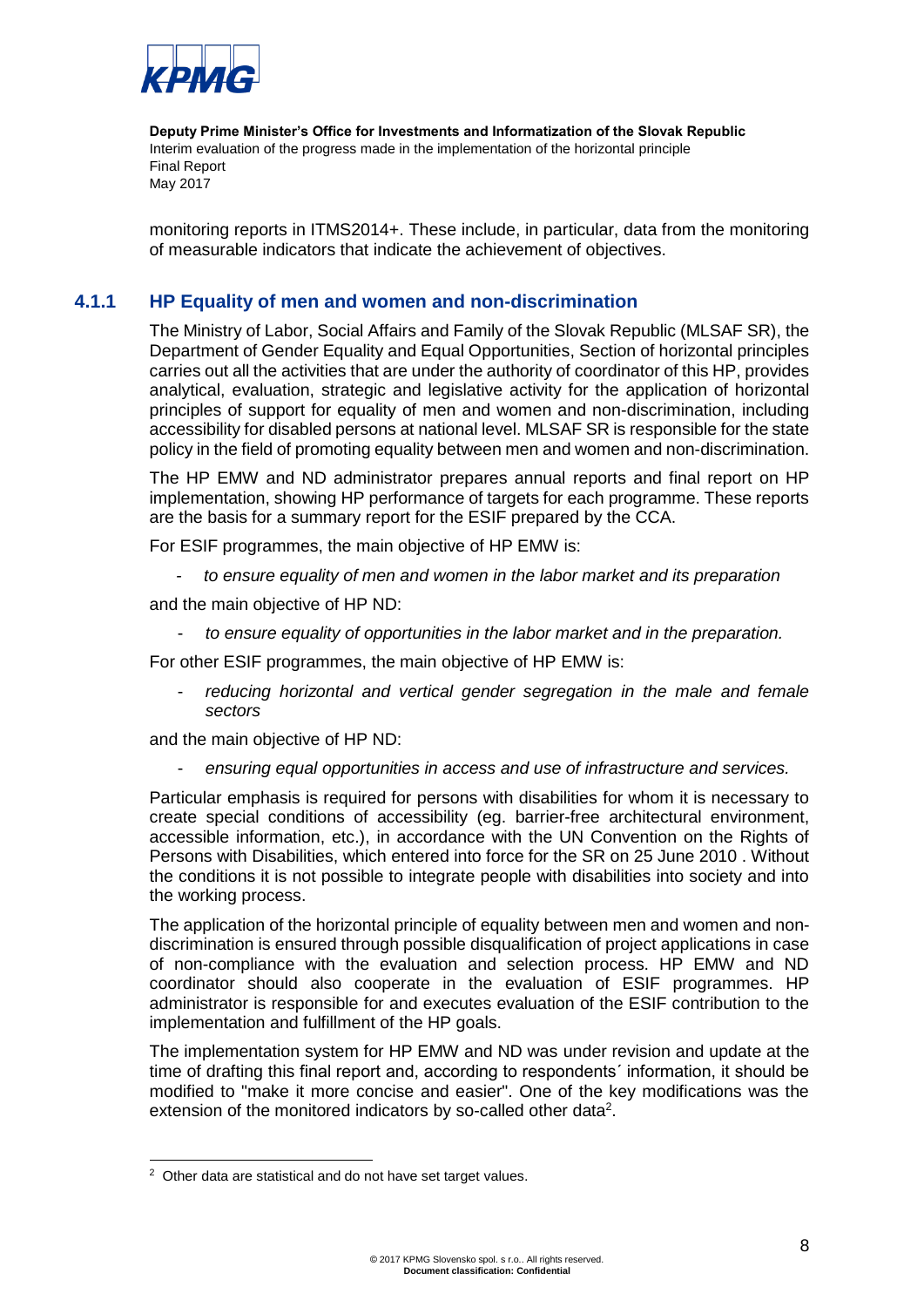

The core strategic documents of HP EMW and ND can be the following: The National Strategy on Gender Equality for 2014-2019, the National Action Plan on the Elimination and Prevention of Violence against Women for 2014-2019, the National Programme for the Development of the Living Conditions of Persons with Disabilities for 2014 - 2020, the Strategy for the Integration of the Roma by 2020, The National Active Aging Agenda for 2014-2020, the Partnership Agreement of the Slovak Republic for 2014 - 2020, the ESIF Management System, the HP EMW and ND Implementation System, the Evaluation Plan, the Education Plan and the Communication Strategy.

The progress achieved in HP EMW and ND is not predetermined by any specific set of measurable indicators in the context of strategic objectives. This is neither at national level nor in the context of ESIF programmes at the result level - on the contrary, the set of indicators at the output level is significant. Other data associated with these HPs also measure particularly the outputs. In other words, the achievement of goals is not set by the target values of the indicators, as the coordinator has focused on the outputs at the project level in this programming period.

Given the complexity of gender equality and non-discrimination issue, it would be optimal to use so-called context indicators (listed in Annex 3) to monitor the impact that reflect the macro-level situation and these are regularly monitored by Eurostat, the European Institute for Gender Equality (EIGE) and the European Union Fundamental Rights Agency (EU FRA). Context data illustrate how gender equality and the situation of nondiscrimination is developing throughout the society. It is based on the fact that equality between men and women and non-discrimination are the main attributes of the social cohesion, which is the highest political objective of ESIF and EU interventions. The above-mentioned indicators are therefore the most appropriate macro-level tool for assessing whether the impacts of interventions within individual OPs, including the impacts of thousands of individual projects, have helped to achieve this objective. If the value of context indicators improves, it means that the ESIF is most likely positively contributing to the goals of gender equality and non-discrimination in this programming period.

#### **4.1.2 HP Sustainable Development**

<span id="page-13-0"></span>Analytical, evaluation, strategic and methodological activity for the consistent application of the horizontal principle of SD is provided at the national level by the Deputy Prime Minister´s Office of the Slovak Republic for Investments and Informatization (DPMOII SR). The coordinator at the working level is the Department of Cross-sectional priorities.

The main objective of HP SD is *to ensure environmental, social and economic sustainability of growth with particular emphasis on protecting and improving the environment, taking into account the "polluter pays" principle.* In the application of the "polluter pays" principle, two horizontal instruments are used in the SR: i) Integrated pollution prevention and control; and ii) Environmental Impact Assessment (EIA). These horizontal instruments are also applied in the context of providing support from the ESIF. On the other hand, however, the experience from the EU countries indicates that a coherent system of different economic instruments (from taxes to incentives) is needed to ensure the implementation of this policy, based on the objectives while optimizing private and social costs.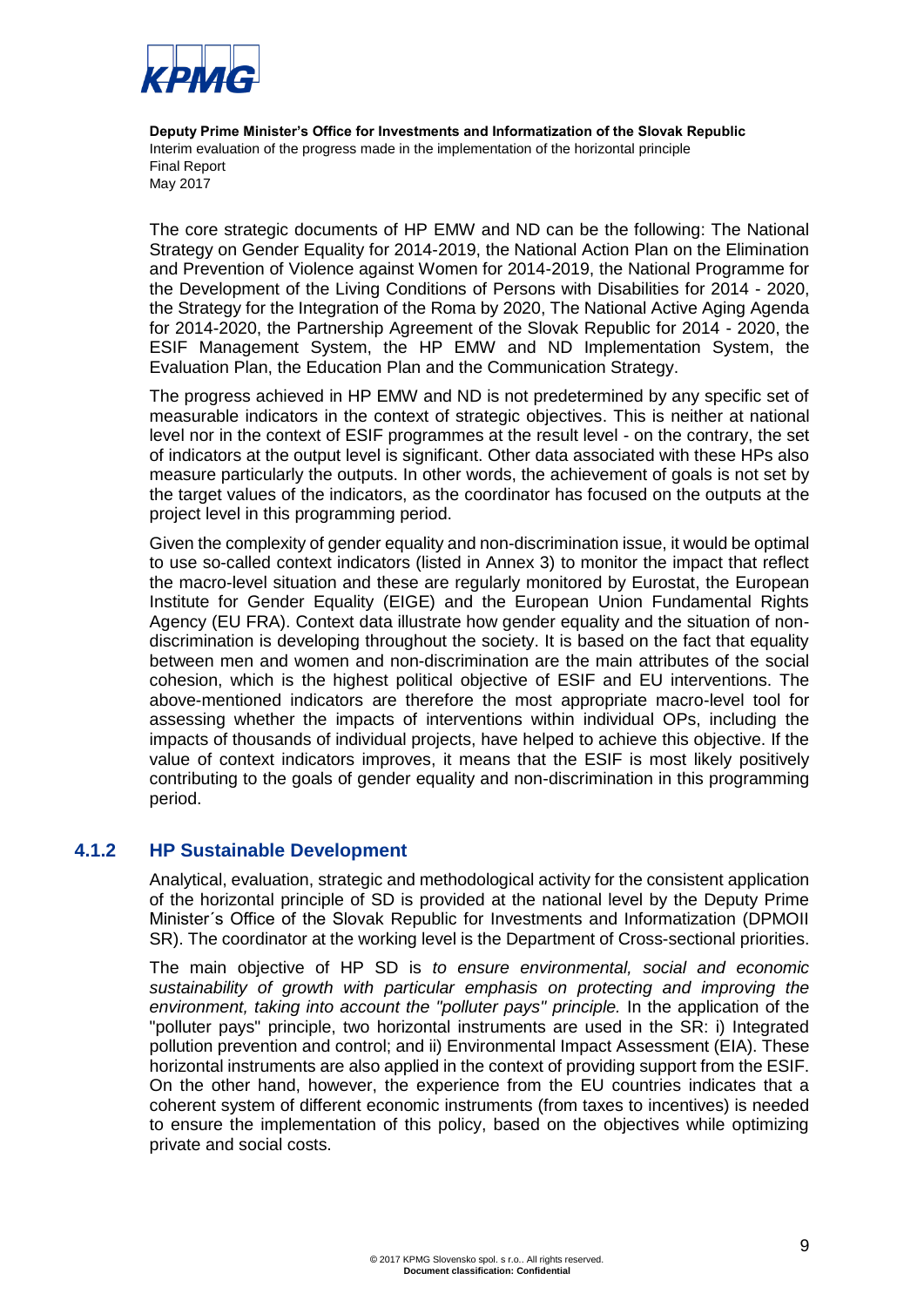

-

**Deputy Prime Minister's Office for Investments and Informatization of the Slovak Republic** Interim evaluation of the progress made in the implementation of the horizontal principle  $\mathsf F$ inal Report $\mathsf F$ May 2017 Final Report

According to the latest evaluation of the European Commission from March 2017, there are three major challenges related to the implementation of environmental policy and EU law in Slovakia:

- Improving waste management, in particular increasing recycling, introducing separate waste collection and reducing landfills,
- Improving air quality in critical regions of the country, particularly in urban areas such as Bratislava and Košice, phasing out of harmful brown coal subsidies,
- Improving water management, particularly in terms of infrastructure projects, but also in approaches to agricultural use and landscape maintenance (drainage systems and nitrate pollution as well as forest management) and to more advanced methods of municipal waste water treatment.<sup>3</sup>

The aim of the measures should be in line with the EU strategic goals to move to a resource-efficient, circulating, environmentally friendly and competitive low carbon economy.

Europe 2020 - Smart, Sustainable and Inclusive Growth priorities fully correspond to the three pillars of the HP SD - economic, environmental and social. Each project contributes to one of the HP SD pillars. Investments from the ESIF should not increase the burden on the environment.

The aim of HP should be to ensure that interventions address the identified key challenges and issues, with synergy effects and eliminating counter-measures. This means that interventions in one area should not generate negative impacts on sustainability in another area.

In order to assess the level of environmental burden, the applicant must submit a final document from the process of assessing the proposed activity in terms of the predicted environmental impacts of the activity, in accordance with the applicable legislation. This may be in the form of an opinion of the competent authority that the proposed activity, or the change of the proposed activity, is not subject to environmental impact assessment or may take the form of a decision (from an inquiry procedure or a final opinion). Similarly, in the case of activities subject to the obligation to issue an integrated permit, the applicant must also submit this authorization. Given the application of the "polluter pays" principle, expenditure on activities related to the fulfillment of the obligations laid down in generally binding legislation on the "polluter pays" principle, is not eligible expenditure<sup>4</sup>. This principle will be taken into account in the conditions for the grant, set out in the call for applications.

The issue of the national strategic document for SD remains open. According to preliminary information, this strategic document - Sustainable Development Study 2015+ should be approved in mid-2017. For the purposes of the report, a preliminary version of the study was used. This strategic document should be approved after approval to secure the HP SD application in the ESIF programmes. At present, the HP SD basic framework and target for ESIF programmes are defined as outlined in the

<sup>3</sup> Commission staff working document: *Reviewing the implementation of EU environmental legislation Country Report - SLOVAKIA.* EC Brussels, 3 February 2017, SWD(2017) 58 final.

<sup>&</sup>lt;sup>4</sup> The text is in the PA SR for 2014-2020, p. 113, 1.5.3 Sustainable Development.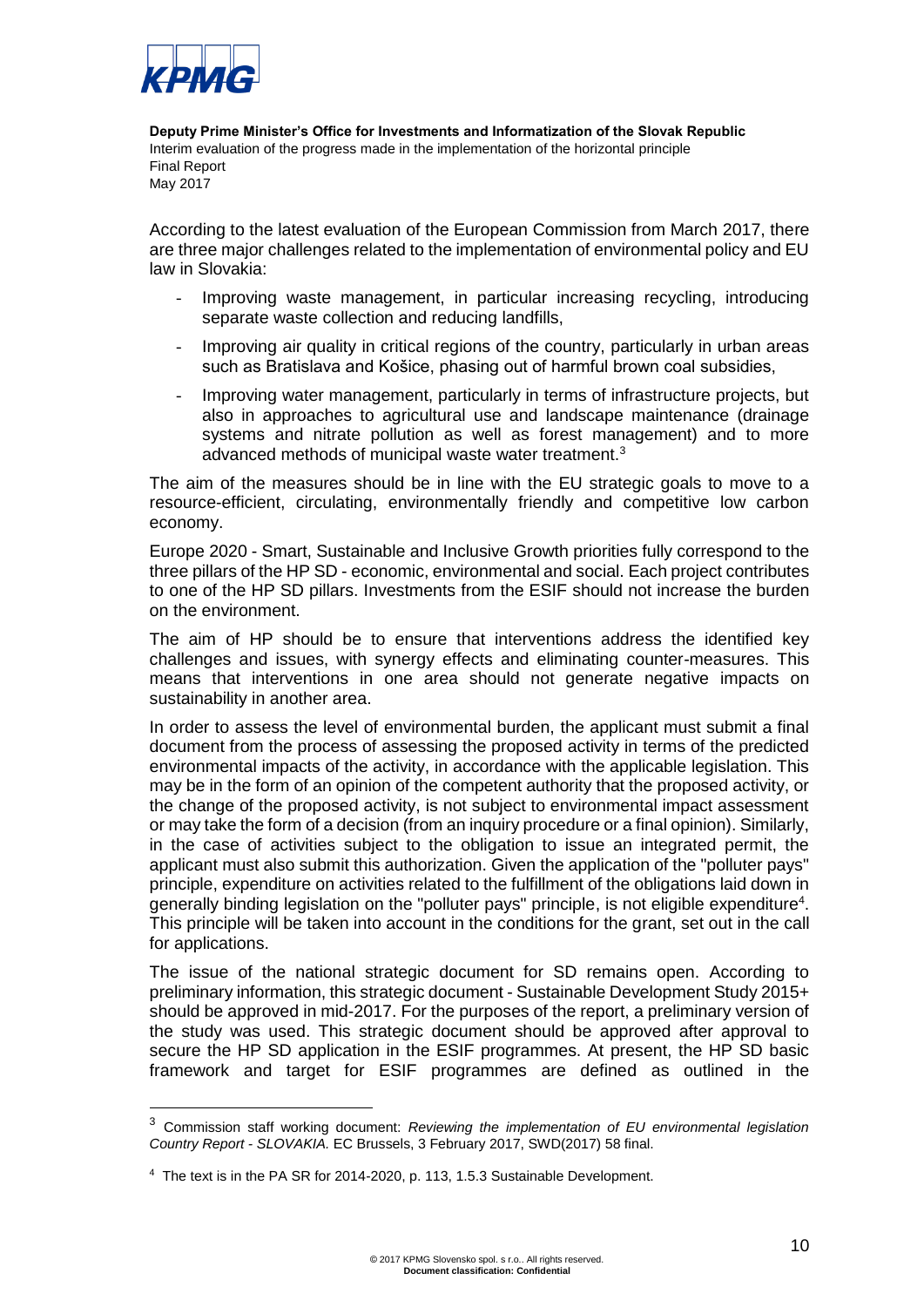

Implementation System. At EU level, HP SD has been developed in several strategic documents, guidelines and reports (Appendix 6).

According to the upcoming version of the document at national level, the strategy should concentrate on 10 key objectives:

- *1. Promote sustainable economic growth through innovation and dematerialisation of production and consumption.*
- *2. Promote measures to tackle the problem of climate change by reducing greenhouse gas emissions and fossil fuel consumption.*
- *3. Provide access to reliable, sustainable, modern and affordable energy.*
- *4. Develop a concept of sustainable mobility based on comprehensive approaches to reducing fossil fuel consumption and changing the mode and scale of transport.*
- *5. Ensure food security through sustainable agriculture and promote sustainable forestry.*
- *6. Lead up to sustainable use of ecosystems, preserving biodiversity and promoting adaptation measures to climate change.*
- *7. Reduce threats and improve the health of the population.*
- *8. Reduce inequalities and strengthen economic and social cohesion.*
- *9. Ensure productive and decent employment and the development of green jobs.*
- *10. Ensure Slovakia's external and internal security, protect key infrastructure and eliminate environmental risks.*

The evaluation was based on the EU strategic materials, EC evaluations, analyzing all relevant national strategies, including the updated National Biodiversity Strategy by 2020, as well as other strategic documents adopted. In 2015, 17 goals for sustainable development were adopted in the UN. It is a development programme for the next 15 years (2015 - 2030), and these objectives should be reflected in development agendas at EU and Member State level as a framework.<sup>5</sup> The still valid National Strategy for Sustainable Development of the Slovak Republic from 2001 was also part of a desk review.

There is a whole range of options for HP SD support - eg. improving participatory implementation and defining key approaches in the waste management, air and energy sectors. The aim should be to move towards a resource-efficient, environmentally friendly and competitive low-carbon economy (Appendix 2). At the same time, it is important that the environmental aspects with social (in particular tackling the problem of poverty, equal opportunities) and economic ones (especially the future of work and patterns of production and consumption) are better aligned with the global sustainable development goals of 2015 - 2030.

1

<sup>5</sup> Transforming our World: The 2030 Agenda for Sustainable Development.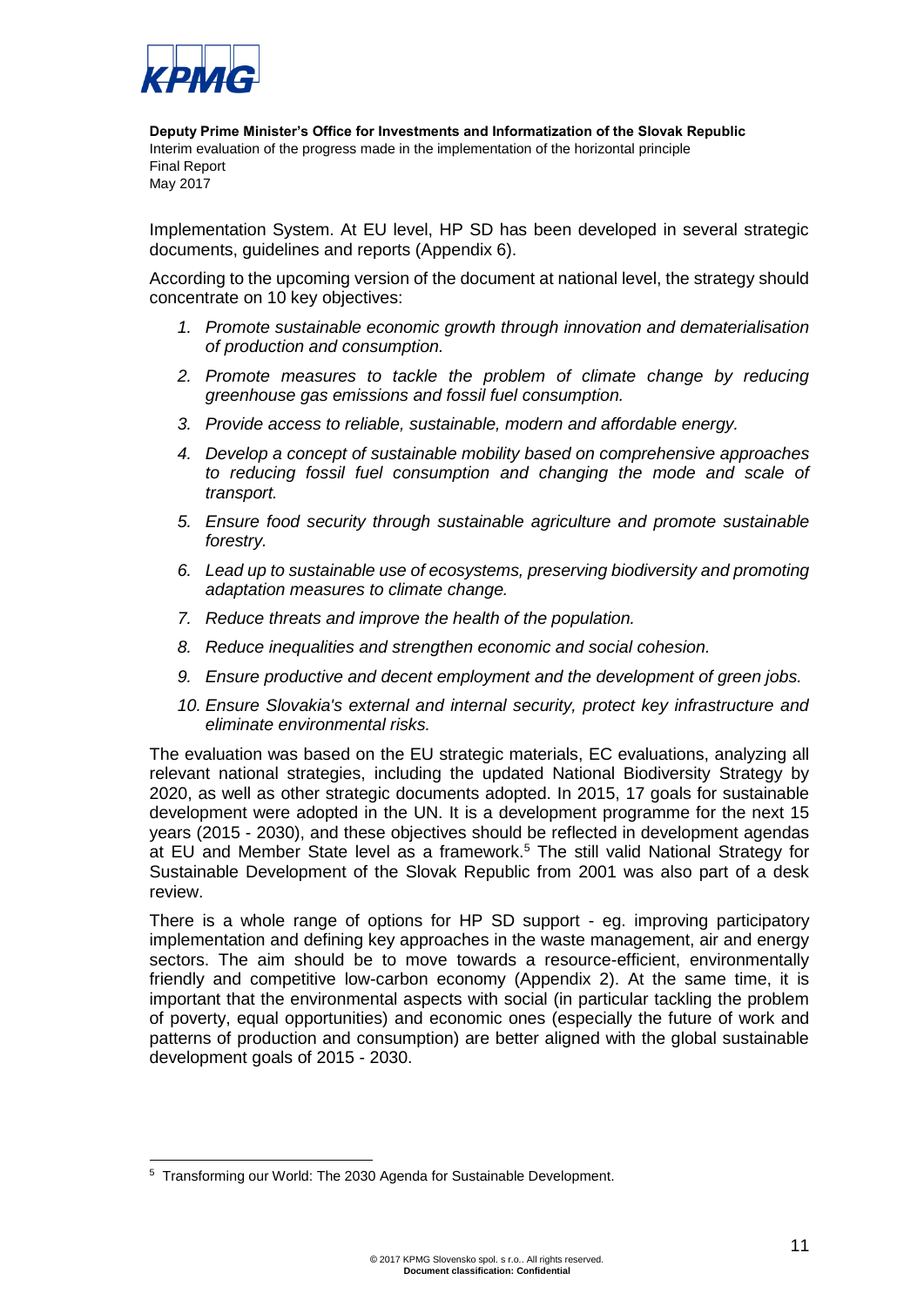

## <span id="page-16-0"></span>**5 Results of analyses based on evaluation questions**

#### **5.1 HP Equality of Men and Women and Non-discrimination**

<span id="page-16-1"></span>*Can mechanisms established at the national level (at the level of the Partnership Agreement) effectively promote the implementation of the HP EMW and ND principles in ESIF implementation?*

At the national level, a system of mechanisms is in place that has the potential to effectively enforce HP performance. A specific feature of the system is that HP performance directly links the central level (HP coordinator and individual MAs) to the level of projects. This is a strength and, at the same time, the weakness of this system. The conflict between the intent, the logic of interventions and the wider context of the impact on equality between men and women and on non-discrimination must not always be apparent at the project level (eg. when assessing a project). Even with a well-intended and well-designed project that takes HP into consideration, it can sometimes lead to unintended side-effects that may have negative impacts on HP. It is therefore crucial that on-site monitoring of the projects is carried out in a good way and that the potentially problematic aspects of the individual projects can also be identified in the implementation phase. If necessary, real early intervention on the project and its modification will be carried out to meet the goals in line with HP.

#### *What is the effectiveness of the actions taken to support and monitor the implementation of HP EMW and ND principles within the individual operational programmes?*

A specific feature of the HP enforcement system is that at the central level, one HP administrator is responsible for the analytical, evaluation, strategic and legislative activity for HP EMW and ND implementation at national level. Its outputs related to the application of HP EMW and ND are binding for each MA.

At the level of individual programmes, the application of HP EMW and ND policies is solved uniformly. The texts in the programmes almost uniformly postulate the application of the EMW and ND principles in all projects (irrespective of their nature) and refer to the need to introduce offset measures and activities aimed at supporting disadvantaged groups. The individual programmes state that the first level of verification, application of the principles of equality between men and women and non-discrimination, as a condition for the provision of assistance, is verification in the project selection process. At the same time, all programmes also refer to so-called disqualification criterion. This means that one of the basic assumptions of project success when applying is meeting the HP criteria set out in the call, otherwise it can not obtain grant. The disqualification criterion applies to the process of selecting and evaluating projects, and to the process of implementation itself. If an on-site financial control detects violation of the HP EMW and ND terms and conditions, the disqualification criterion may also be applied.

Due to the fact that the monitoring system directly relates to the project level, it will be of the utmost importance to create conditions for quality and qualified monitoring of the project implementation. The application of HP EMW and ND in individual programmes and its monitoring is summarized in Appendix 4. Monitoring at the local (project) level, as well as answering the question of the effectiveness of HP policy enforcement measures, is seen as absolutely crucial. In other words, the measures taken to support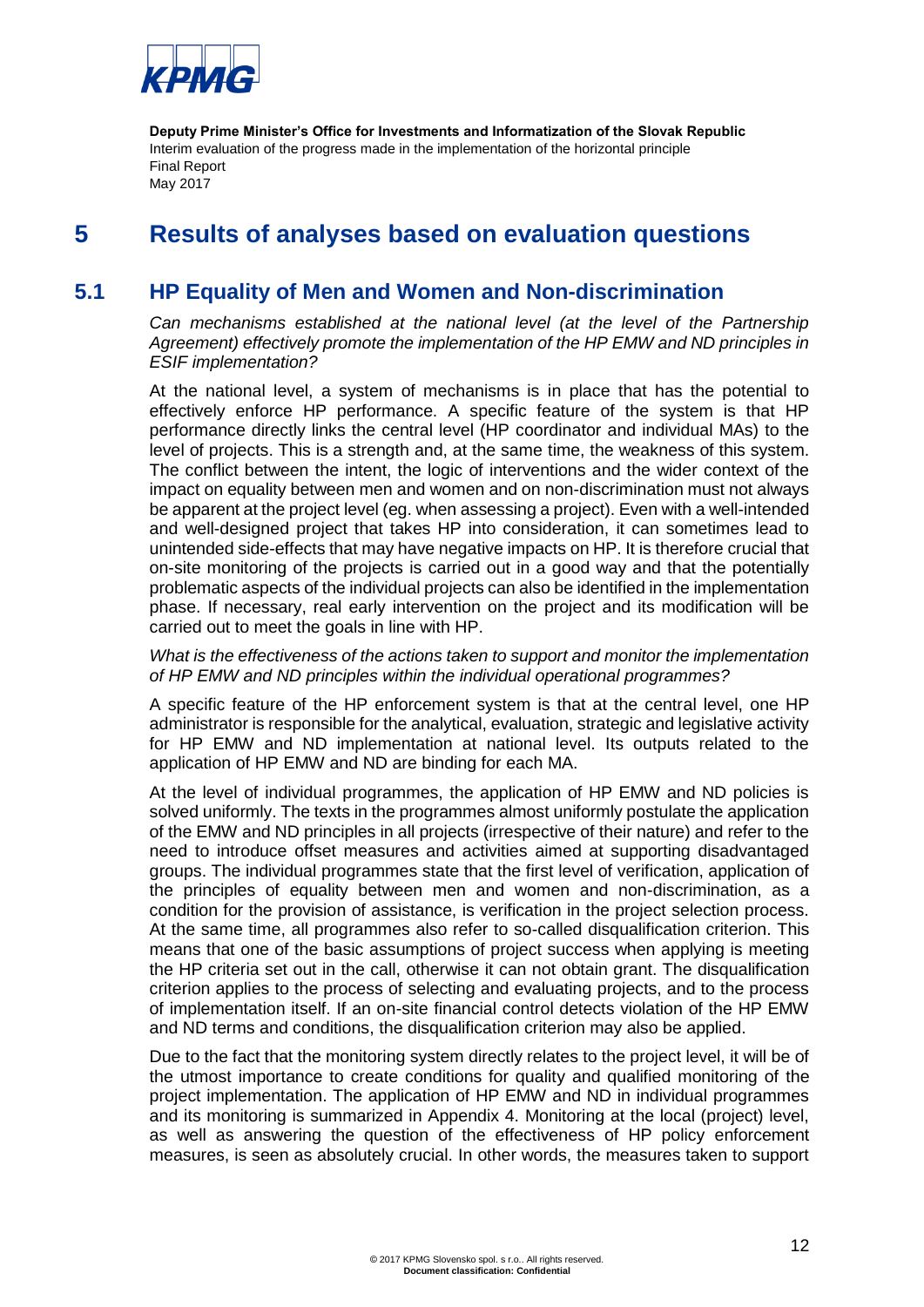

and monitor HP application will be as effective as the monitoring of projects will be of high quality. In the next phase of the implementation of the ESIF projects, it will be necessary to provide sufficient staffing capacities for project monitoring (sufficient number) as well as sufficient skills and qualifications for workers and monitoring staff. At present, the system includes hundreds of indicators in all ESIF programmes. However, the hierarchy of selected indicators does not fully reflect the objectives set for HPs but often follows the intervention logic in the concerned programme. This means that even with so many indicators, which are almost exclusively output indicators, it is not possible to monitor the fullfilment of HP goals. The quality of some indicators also shows some reserves in terms of relevance to HP (Appendix 7).

*To what extent has the implementation of interventions supported by the ESIF contributed to the fulfillment of the objectives set out in the national strategy document for HP EMW and ND?*

As of 31 December 2016, it is not possible to monitor the fulfillment of the objectives given the very early stage of implementation of the ESIF programmes. It is clear from the character of individual programmes that some of them, or only their specific priority axes, are more relevant to HP's performance than others. Among the most relevant OPs are: the OP Human Resources (OP HR), the Integrated Regional OP (IROP), the Operational Programme Research and Innovation (OP R&I), the Operational Programme Integrated Infrastructure (OP II) and the Operational Programme Effective Public Administration (OP EPA). In these cases, monitoring of selected indicators that are genuinely relevant to HP EMW and ND is justified and should be consistent with HP goals.

The Managing authorities or Intermediary Bodies and the coordinator of HP EMW and ND have conducted intensive communication, which also focused on the so-called other data. Nowadays, it is still working to incorporate this data into ITMS2014+, and the intent of stakeholders is to exclude any double data entry and allow existing data (e.g. data from a participant's card) to be processed for the coordinator.

MAs and IBs are not fully identified with monitoring other data proposed by HP EMW and ND administrator. While monitoring itself has not yet begun, it is now clear that a system of monitoring and collecting all data will require a considerable amount of time and staff. It is necessary to appreciate the very pedant work of the coordinator and the effort to map a wide range of information and data. However, the basic set-up of the monitoring system shows that the number of indicators at the programme level is relatively high and binds to all components (priority axes, investment priorities or priorities and focus areas) of the programmes. This fact relates to two questions that are crucial to setting up a system:

— The first one concerns the future processing and use of monitored data (also based on past experience from the previous programming period 2007 - 2013). The intention to collect a large number of detailed indicators is ambitious as it assumes that such a large database will be fully exploited. It needs to be decided whether it is better to work with a significantly less number of indicators and data when setting up the system. Evaluations from the previous programming period 2007 - 2013 can serve as useful guidance for identifying which data (of what type) have been applied in analyses and evaluations and which data were missing for analyses; as well as what data were inappropriate, redundant or never used.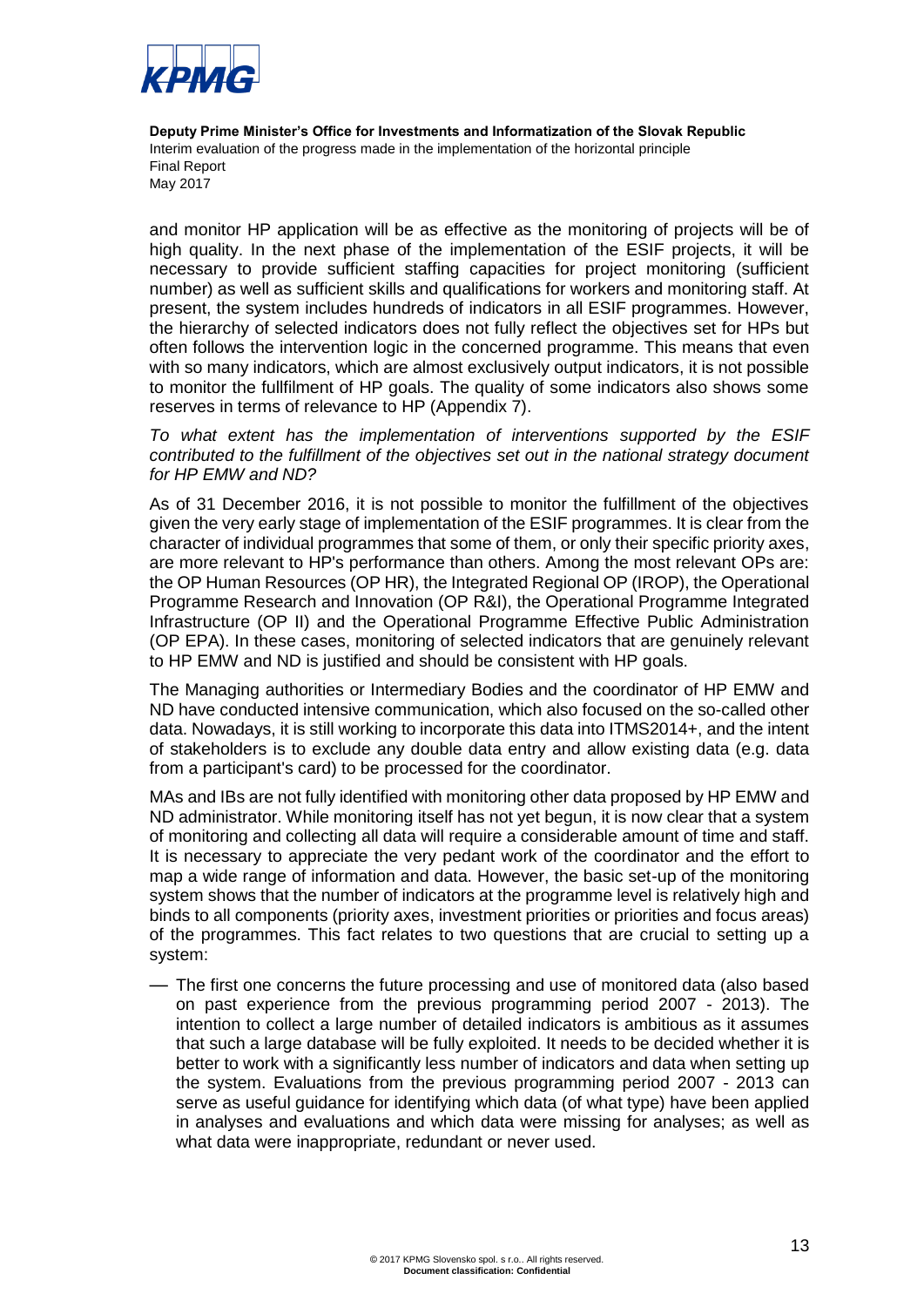

— The second question concerns the fact that the current system mainly works with input and output indicators. In order to assess the achievement of objectives, however, results indicators are crucial, and impact indicators are important in the context of impacts, often at the macro level. However, current HP indicators were not determined by the intervention logic and objectives set out in the Implementation System, but they take over the existing indicators that copy the intervention logic of the individual ESIF programmes. In such a setting, it is difficult to identify indicators that will simultaneously measure both the achievement of HP goals and the objectives of the relevant programme (or specific investment priority objectives) that are significantly different. Therefore, measurable indicators are relevant only at the level of outputs, because setting out performance indicators, that take into account HP and also the programme goals, is extremely challenging.

Therefore, monitoring of HP results at the level of all ESIF programmes, implemented through contextual macro indicators (data collected by Eurostat, EIGE, EU FRA), broken down by gender and sorted into time series, will be irreplaceable in the next stage of the 2014 - 2020 programming period. It is provisionally possible to consider for this purpose a selection from the indicators summarized in Appendix 3.

#### **5.2 HP Sustainable Development**

<span id="page-18-0"></span>*Can mechanisms established at the national level (at the level of the Partnership Agreement) effectively promote the implementation of the HP SD principles in ESIF implementation?*

While technically the system as defined in the Implementation System is functionally set up, there are three sets of issues that are linked to the effectiveness of mechanisms set up at the national level to effectively enforce / apply the HP SD policy when implementing the ESIF:

- The problem of defining and practical identification of sustainable solutions,
- Implementation of HP SD in the upcoming calls and project evaluation process,
- HP administrator's capacity.

The problem of defining and practical identification of sustainable solutions is linked to the very wide scope of this horizontal priority, which is to try to make the three complicated areas of economic, social and environmental factors a symbiosis. While there is a framework for global UN objectives and EU-Slovak documents, the conflict between the intent and the logic of intervention and the wider contextual implications for sustainability, may not always be clear. Sometimes, there is a sudden development of support for one area (for example, renewable energy sources), unplanned social, or environmental effects. Therefore, it is crucial that information about such infiltrations be timely incorporated into the system. By means of early identification of potentially problematic areas, through feedback, these could be taken into account in the continuation of interventions.

Implementing HP SD in the upcoming calls and in the process of project evaluation requires managers working on preparation and evaluation of calls and projects to be very familiar with the HP. According to the PA, the authority responsible for the implementation of HP SD should provide educational and training activities for the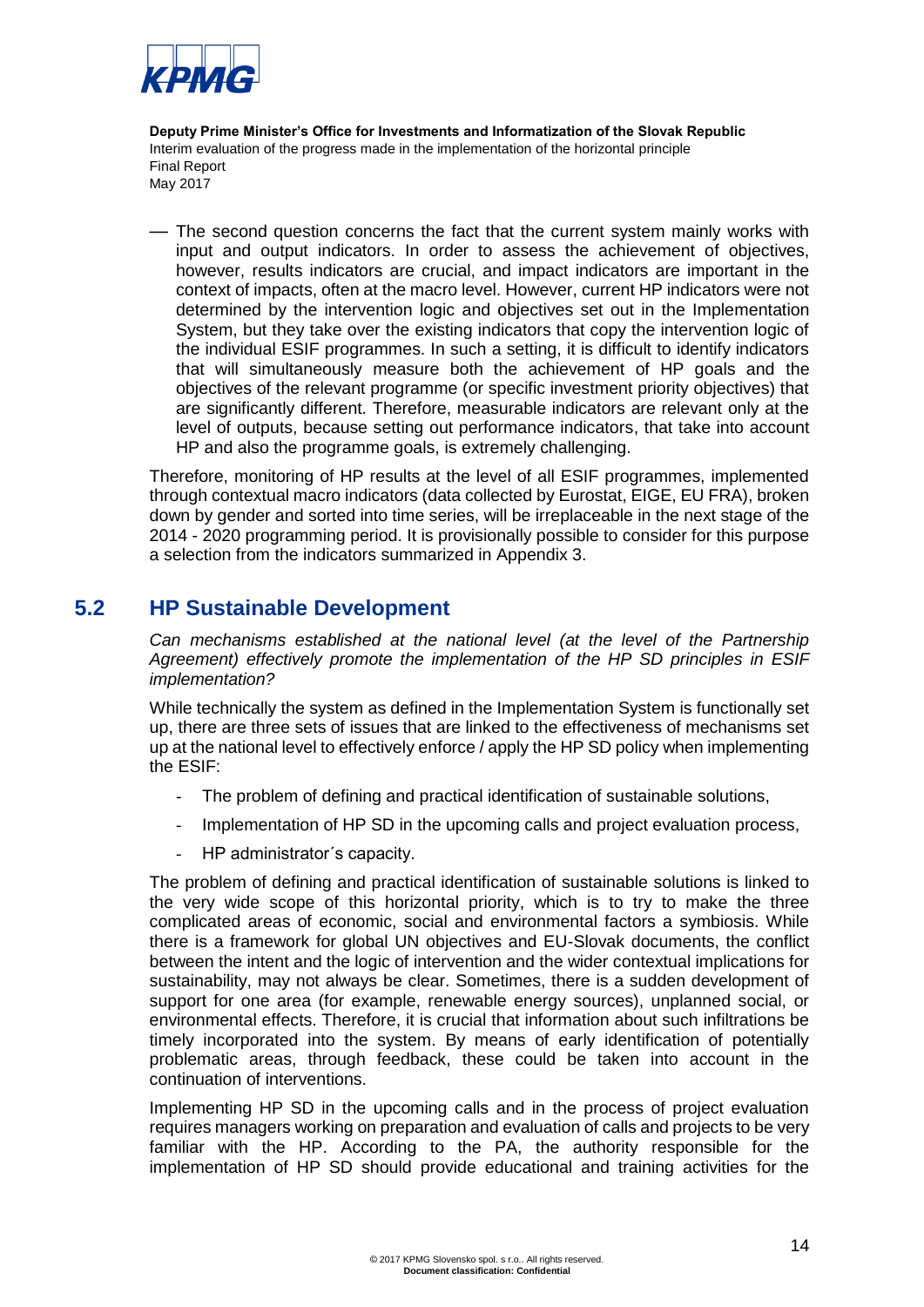

implementation of sustainable development to the entities involved in the implementation of the ESIF, the relevant socio-economic partners as well as the evaluators of the applications.

The above mentioned areas are closely related to the problem of HP coordinator´s capacities. The PA has mentioned this issue and it argues that an effective and efficient implementation of the horizontal principle of sustainable development will need to be increased at national level, or optimize the number of employees who will ensure the performance of the listed activities. The competent representatives of DPMOII SR for the application of the horizontal principle of sustainable development, according to PA, should be represented in all monitoring committees and working groups for the preparation and implementation of programmes under the ESIF. These tasks are not corresponding to the HP administrator's staff, and this will be hot issue soon as the implementation process intensifies.

#### *What is the effectiveness of the actions taken to support and monitor the implementation of HP SD principles within the individual operational programmes?*

When analysing the individual programmes of the ESIF, the emphasis is put on HP SD. On the other hand, the OP texts themselves are mainly aimed at defining the framework for the implementation of interventions and it is therefore necessary to fully monitor the overall benefits of the programme and the individual projects in the implementation process. This is not always easy to identify in practice. The synergic effects of projects supported by different OPs may have positive but also negative impacts on sustainable growth. The description of HP SD ensurance at the programme level is summarized in Appendix 6. HP SD implementation is planned in all programmes, mainly at the project level, and should be ensured through assessment in the project selection process as well as during project implementation monitoring and control.

Technical cooperation and coordination are described functionally and the MA for each programme is intended to provide the body responsible for applying HP SD with information on the contribution to the HP goals. This should be done mainly by evaluation of monitoring reports and on-site checks at regular time intervals.

Within the synergies between the programmes, there are detailed systems of mutual coordination described. E.g. between OP Integrated Infrastructure (OP II) and RDP, or OP Efficient Public Administration (OP EPA). These coordination systems are geared to spatial and technical coordination, but these and similar coordination mechanisms could also be used to address potential discrepancies in the HP SD performance.

Coordinated HP SD approach, intersecting multiple priority axes/investment priorities/measures or projects of individual operational programmes, should strategically evaluate synergies and potential problems. Based on an analysis of planned actions, it is possible to identify several areas in individual programmes or calls where priorities may be in possible conflicts with HP SD:

- **Support for Renewable Energy Sources (RES):** Support for RES can create problems for sustainable management of natural resources and biodiversity protection. Large-scale biomass incinerators increase the cost of chips and lead to the burning of better wood. Small hydropower plants, biogas facilities and other small sources, built on economic calculations, need to be better coordinated with environmental and social factors. In line with the framework approach outlined in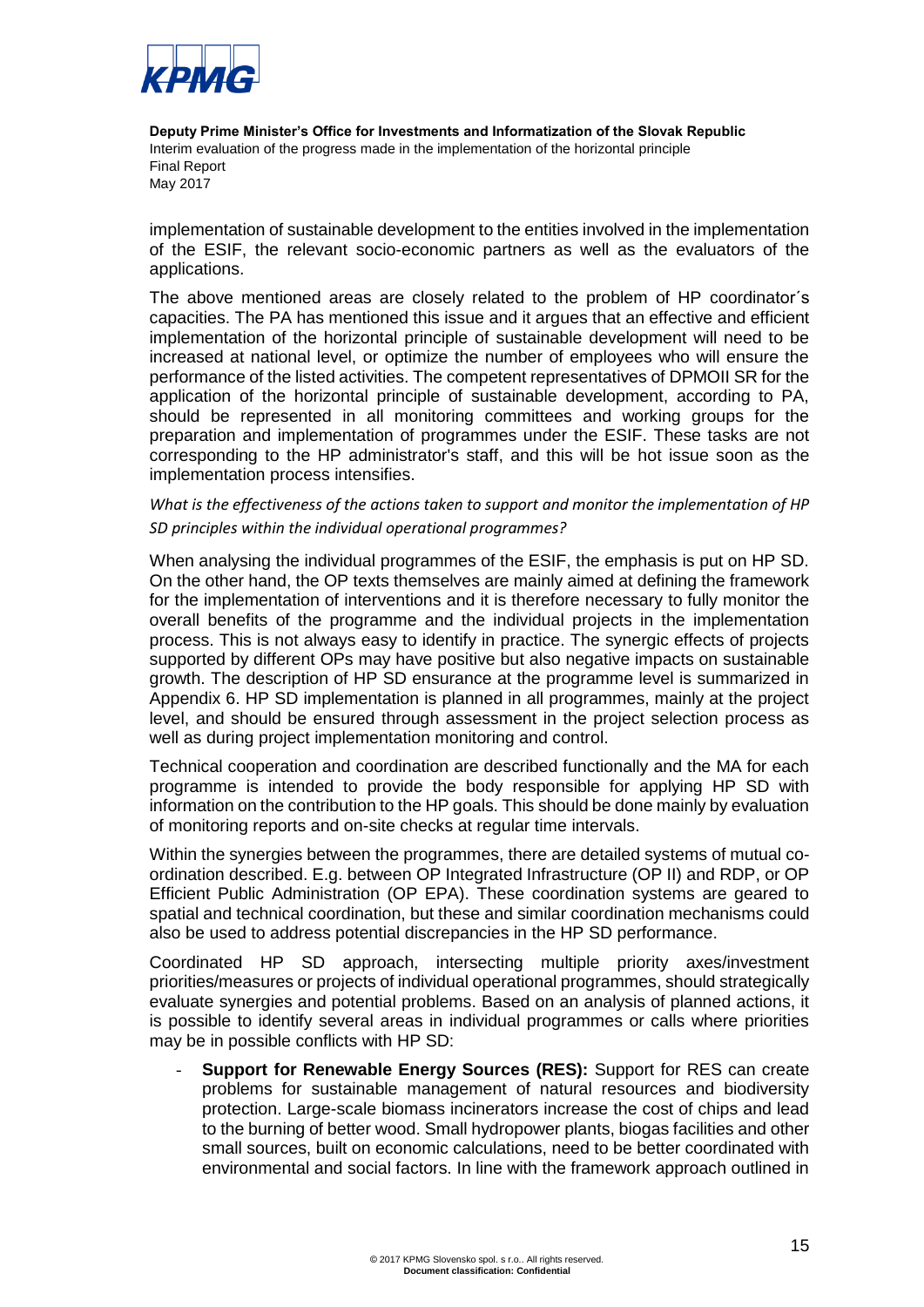

-

**Deputy Prime Minister's Office for Investments and Informatization of the Slovak Republic** Interim evaluation of the progress made in the implementation of the horizontal principle  $\mathsf F$ inal Report $\mathsf F$ May 2017 Final Report

the PA, it is needed in the project evaluation and selection process to establish sustainability criteria for the use of biomass, in line with the recommendations of the Commission Report to the Council and the European Parliament on sustainability requirements for the use of solid and gaseous biomass sources for production of electricity, heat and cold.<sup>6</sup> The perspective area of RES is biogas, but it is currently focused primarily on the processing of maize silage, which is estimated to be processed up to 50 %.<sup>7</sup> The challenge is to look for sustainable solutions in linking RDI objectives, climate change and natural resource and waste management (mainly municipal). The amended Waste Act (79/2015) imposes an obligation on each municipality and city to process biodegradable waste and the use of biogas is an alternative. Further development may be in response to current changes in national legislation on smell trapping, which may have a negative impact on support for this type of RES.

- **Adaptation to Climate change / Flood protection measures:** Balancing technical measures against floods with agro-environmental measures for water retention in the country or promoting more resilient and labor-intensive organic food can create new employment opportunities, especially in rural areas.
- **Tourism Industry and Biodiversity Conservation:** Support for infrastructure and services in the tourism can adversely affect biodiversity. In order to further support investment activities, it is therefore important to harmonize the development of the activities supported in the individual programmes.
- **Investments in Integrated Infrastructure:** Investments in transport infrastructure can have an impact on soil protection, biodiversity (fragmentation of land) and increased transport emissions. Slovakia has reserves in the implementation of activities aimed at developing sustainable mobility compared to the most advanced EU member countries.
- Labor market: Investing in new technologies, increasing efficiency and performance of industry, informatization of state administration, transition to new ways of heating, etc. have large positive impacts on the environment, cost and efficiency of the private and public sectors. On the other hand, they often reduce the need for workforce. Coordination between measures in each programme should balance these side effects. A specific area, which is underdeveloped, is a coordinated approach in support of the so-called "green" jobs.

The key concept, which is developed in individual ESIF programmes and has the potential to support HP SD, is an integrated approach to territorial development. In its context, it is community-led local development, integrated measures for sustainable urban development and regional territorial strategies whose coordination and management are key to their final effects. It is also important to coordinate the sequence of implemented interventions, eg. prior to supporting individual projects in a particular local government or territory, it would be appropriate to first develop low-carbon strategies / Sustainable Energy Action Plans.

<sup>6</sup> Furthermore, there are measures to limit the production of solid pollutant emissions and minimize negative impacts on air quality (eg. support for low emission facilities).

<sup>7</sup> Silage, which was originally intended for cattle fattening, rises in price, which adversely affects cattle breeding and feed prices.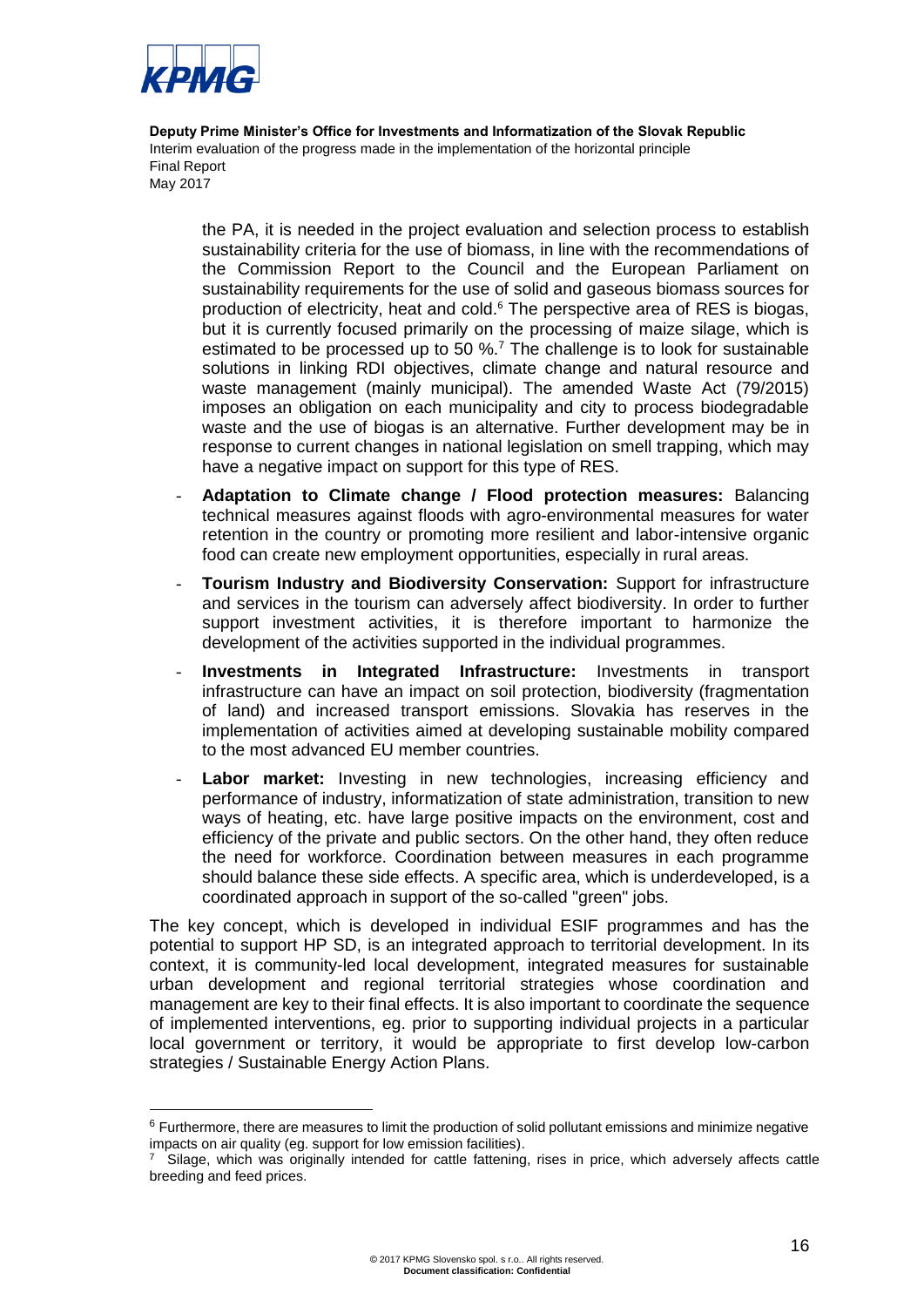

Among the HP SD implementation tools, the most commonly mentioned is the "polluter pays" principle, which is theoretically well developed in Slovakia, but there is a lack of better implementation support. A key challenge is first and foremost to analyse the effectiveness and potential of applied and potentially applicable economic instruments to protect the environment. There are many examples of good practice from EU countries and are developed by OECD methodologies to assess their potential in a given socioeconomic context. The aim should be to optimize and reconcile the use of different economic instruments to protect the environment in order to achieve the results for optimal costs. The challenge is green public procurement, which is stated in a declarative manner, but a wider application is missing. A less analysed and exploited area is the link between Environmental Impact Assessment (EIA), Green Procurement and Environmental Management Systems (EMS). The option for HP SD support would also be to link the principles of social and green procurement to the development of local economies. The Ministry of the Environment prepared the National Action Plan for Green Public Procurement in the Slovak Republic for 2016 - 2020. The strategic goal is to set green public procurement in Slovak conditions by setting up measures and activities that, within the proactive approach of the relevant institutions, will meet more ambitious Green Public Procurement targets. The Action Plan also clearly defines the concept of "green" contract based on strategic international documents and the well-established green public procurement procedures at national level.<sup>8</sup> Experience in implementing the plan would need to be analysed to support and develop public procurement as a tool for sustainable development. At the same time, it is necessary to continue adopting methodological guidelines and share good practice examples that would help to increase the use of these instruments.

#### *To what extent has the implementation of interventions supported by the ESFS contributed to the fulfillment of the objectives set out in the national strategy document for HP SD?*

Since programmes were at the stage of calls with the minimum number of contracted projects at the time of preparation of the evaluation, it is not possible to fully assess the contribution of the implementation of interventions supported by the ESIF to meet the objectives set out in the national strategic documents for HP SD. However, on the basis of the first outputs and the experiences of the previous programming period, it is possible to identify some risks and options.

First of all, it is necessary to continuously develop the HP SD goals. Coordination on HP SD enforcement should eliminate interventions into areas where the priorities of individual OPs may be in potential conflicts with overall direction for sustainable development. In the second place, the evaluation itself consists of two interrelated aspects:

- How to comprehensively evaluate the fulfillment of the goals set out in the national strategic document for HP SD?
- How has the implementation of interventions supported by the ESIF contributed to the results?

Assessing the implementation of interventions supported by the ESIF and their contribution to meeting the objectives set out in the relevant HP SD strategies and

1

<sup>8</sup> http://www.rokovania.sk/Rokovanie.aspx/BodRokovaniaDetail?idMaterial=26092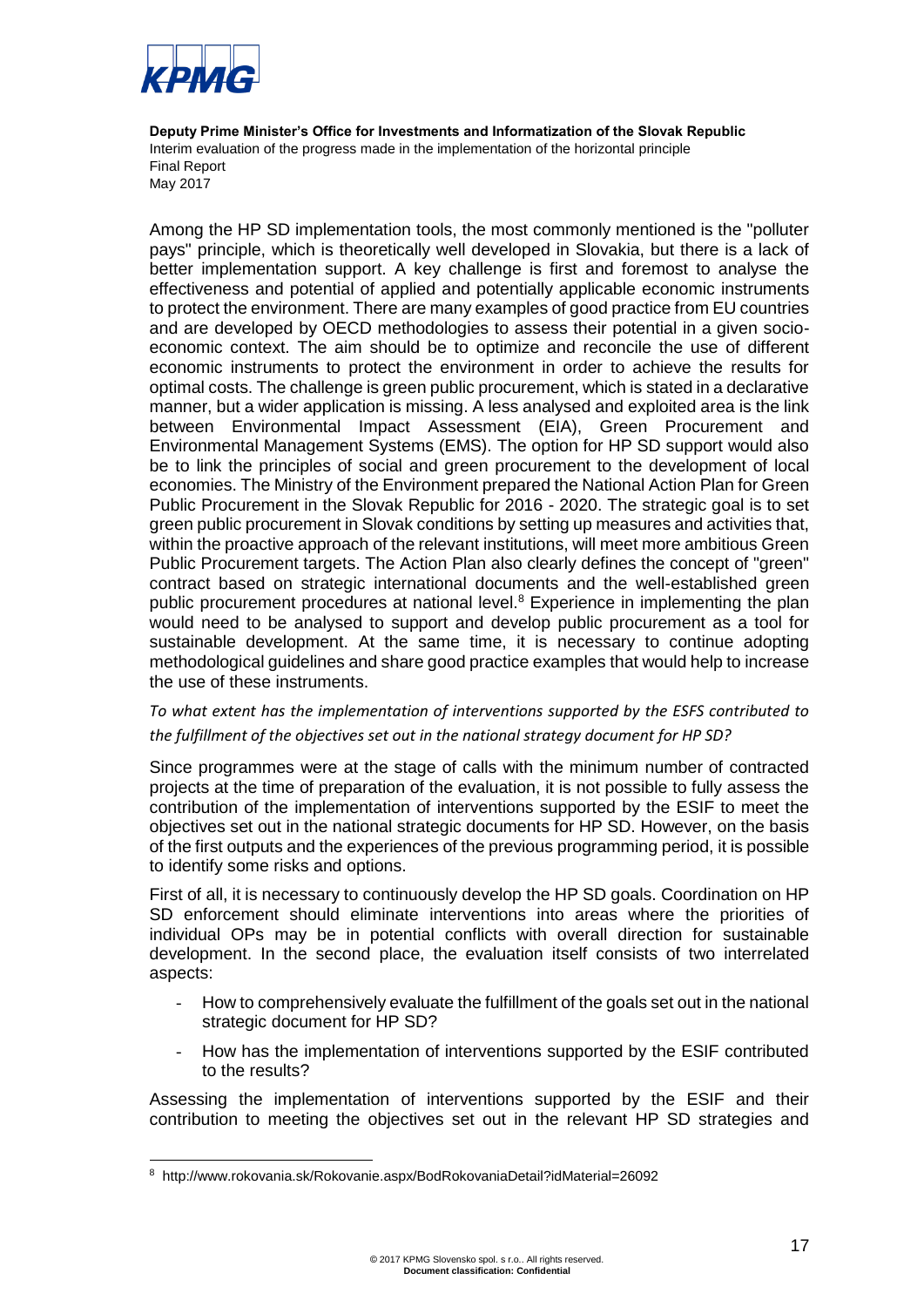

documents will require the development of a universal methodology and the evaluation of the benefits of the individual OPs to the HP SD.

In line with the recommended methodology of the European Commission (Figure 2), it is important to identify the actual results of the interventions but also to analyse the results achieved in the context of other factors. In the case of HP SD, this is a context-based assessment of the overall progress of the Slovak Republic towards the defined sustainability goals. The main indicators of the Europe 2020 strategy and other values of the results achieved in the economic, social and environmental fields can be assessed here. The second aspect, i.e. how big proportion of the progress has been achieved as a result of ESIF interventions, is a more complicated issue. It requires identifying, analysing and "filtering" what other factors were affecting the end result. While evaluating the fulfillment of the goals set out in relevant HP SD strategies and documents is primarily the subject of a quantitative assessment of key indicators, context and impact assessment will require a combination of quantitative and qualitative methods. The indicators listed in Appendix 5 can also serve as inspiration for indicators at the level of results and in the context of long-term impacts.

Also this HP, analogically like HP EMW and ND, monitors a wide range of several hundred cross-sectional indicators across all parts of ESIF programmes. It is therefore appropriate to consider whether this range of data will have some practical use and to simplify the monitoring system solely to collect relevant and used data.





Source: Programming period 2014 - 2020: Guidance document on monitoring and evaluation - European Regional Development Fund and Cohesion Fund–Concepts and Recommendations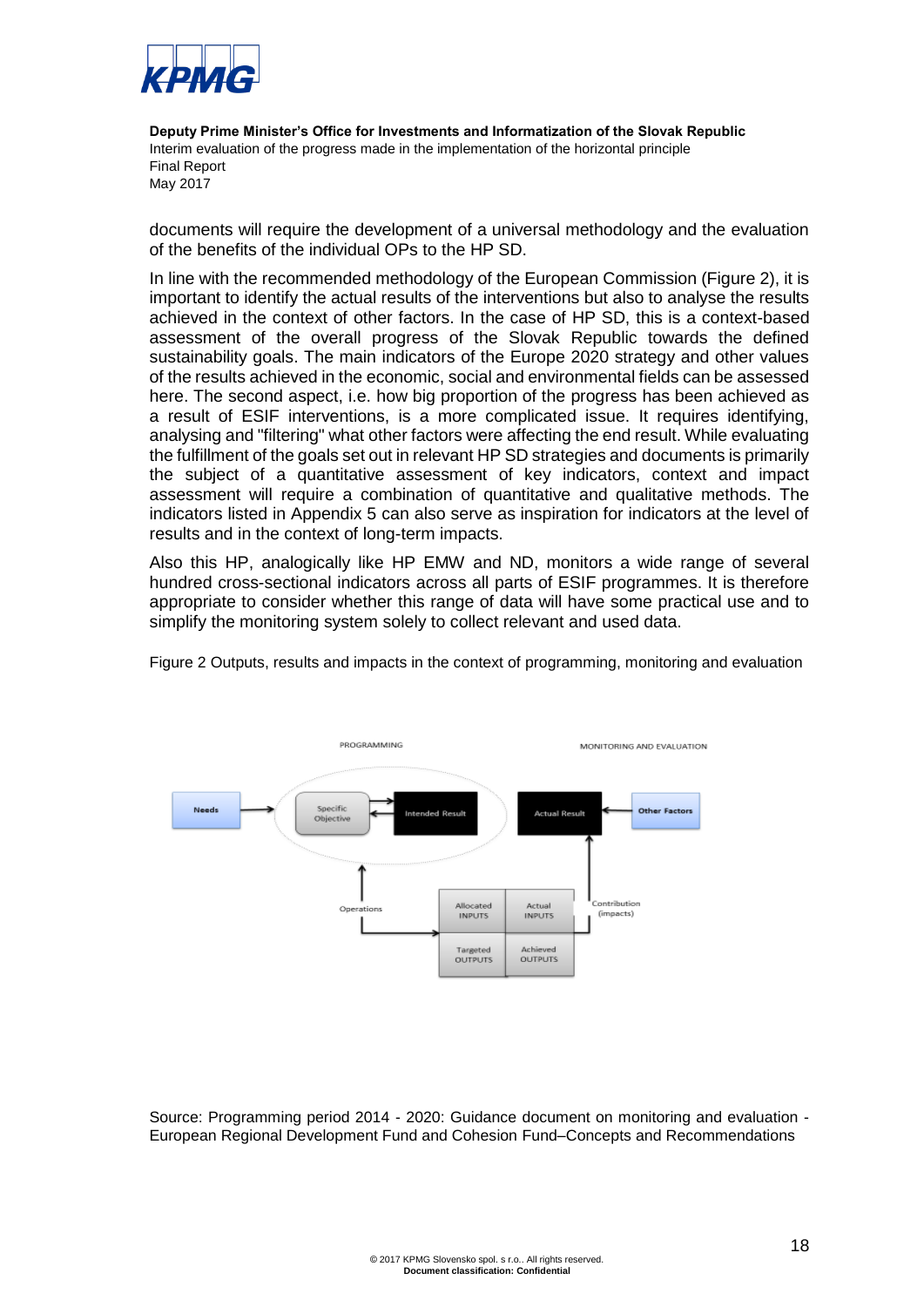

## **6 Conclusions and Recommendations**

<span id="page-23-0"></span>Answers to the evaluation questions emerged from the above findings, supplemented by the following conclusions and corresponding recommendations.

The HP EMW and ND universal Implementation policies set out in the HP Implementation Systems are in practice implemented without major problems and can be generalized to all ESIF programmes. However, in more detail, several areas have been identified where a change in the system would allow a more efficient use of resources and greater emphasis on objectives in relation to HPs. While from the point of view of the process, given the start of implementation, no major complications have been detected, but the extent and/or the amount of data the system is processing is obviously bigger than necessary.

In particular, the monitoring process appears to be demanding in the current setting, both in terms of time and human resources or staff capacities. To illustrate: OP Research and Innovation has defined 70 measurable indicators in ITMS2014+ of which 23 relevant for HP EMW and ND and HP SD, 2 for HP EMW and 45 for HP SD, OP Human resources has 144 measurable indicators, of which 99 relevant for HP EMW and ND and HP SD, 37 for HP EMW and 8 for HP SD. Project measurable indicators are not divided into output and result indicators. In addition to the indicators, there are another 63 other data defined eg. for TC1 which includes only part of the OP R&I. Implementation systems do not indicate why monitoring of such a number of indicators and other data should be genuinely justified. In addition, most of these data, as confirmed by experience from the previous programming period, most likely will not be further exploited.

In addition to the scope and amount of indicators and other data, their quality is also important. HP indicators should reflect the specific objective of the respective principle. The current number of indicators that are associated, but logically not always related to HP, can not affect meeting HP goals. The goals set out in the HP implementation systems do not have any defined indicators or indicate the intervention logic, which is considered to be the relevant output and result when applying HPs. HPa thus measure meeting their goals by means of indicators based on the intervention logic of each programme and HP is often indirectly related. A relatively large number of indicators should assess both the meeting HP EMW and ND and HP SD objectives, which are problematic in view of the different goals set by each HP. It should be remembered that, despite the fact that HP SD, due to its extraordinary complexity, has some synergies with HP EMW and ND, it does not overlap with them in all aspects.

The process of preparing calls, evaluating project applications and monitoring projects during implementation requires that responsible staff/workers thoroughly know the HP. Due to the rapid development of support for one area, there are unplanned effects in the social or environmental spheres, and the synergies of projects supported from different OPs may have positive or negative impacts on sustainable growth. Therefore, it is crucial that such information is incorporated into the system and that coordination in promoting HPs works, eliminating interventions into areas where the priorities of individual OPs may conflict with the overall direction of HPs. Thus, early identification of potentially problematic, or sometimes controversial situations can prevent different risks and make it possible to better guide the continuation of interventions.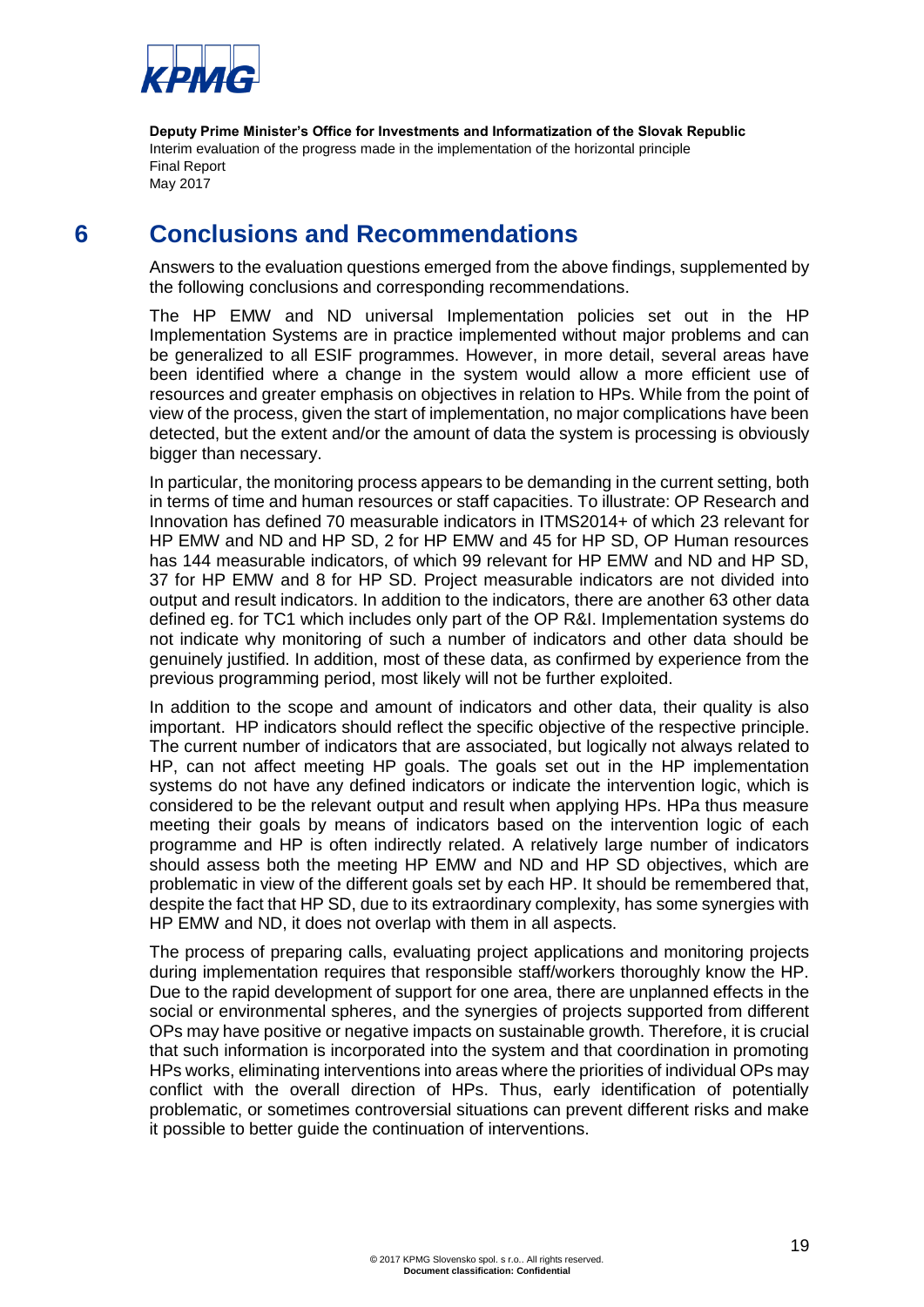

The area of sustainable growth in the context of EU policies is a dynamic objective as it undergoes intense development and the definition of priorities and objectives. The concept of a resource-efficient circulation of the economy will be key to the evaluation of the programming period until 2020, as in the preparation of strategies and objectives for the projected period until 2030. For the HP SG, there is no strategy at national level yet. The development of this strategy is rather lengthy, but it is crucial to provide a framework for sustainable development in the Slovak Republic in the area with such a wide scope. It is expected to define the real priorities and define the main lines that will also be reflected in the application of HPs in the ESIF programmes.

Based on the above, we recommend for all horizontal principles:

- to consider improving the quality of the project implementation monitoring and collect only a few truly relevant indicators that can be used to assess the performance of HP objectives. The HP monitoring system should identify indicators and other data only for those priority areas or investment priorities of programmes where projects that are relevant to the HP are implemented. HP indicators should be set in line with HP goals and should monitor compliance with these goals. Reducing the number of indicators should be carried out under expert supervision and in cooperation with HP administrators to avoid mistakes and subsequent problems in monitoring and evaluation.
- such revised monitoring would have greater potential to provide high-quality data to assess both the planned and unplanned effects of HPs implementation and the fulfillment of their objectives.
- to consider monitoring and data collection in accordance with the above recommendation, i.e. to a less extent, at the level of outputs and results, also through relevant indicators reflecting the objectives of each HP. Monitoring would focus only on those projects that are relevant to HPs, although HPs as such would still apply flatly as a benchmark for all projects in the application evaluation phase.
- to make monitoring more effective and in projects that have completely marginal effects in relation to HPs, minimize or eliminate HP indicators. The impacts of individual projects on gender equality and non-discrimination will be demonstrated in aggregate at the level of context indicators that are statistically monitored at the national level. In assessing the impact of HPs at the level of the ESIF, administrators can select the most appropriate indicators on the basis of national priorities from several existing indicators monitored in the databases of Eurostat, EIGE or the EU FRA. Some of them are also proposed in this evaluation report.
- to strengthen administrative capacities and to support the monitoring process at project level by increasing the number of staff responsible for monitoring where they are lacking, as well as through trainings and further training of workers responsible for this activity. At the same time, to further enhance the expertise and quality of expert outputs in relation to the preparation of the calls. Responsible staff should be further improving their knowledge in relevant issues, whether in the EMW and ND or SD domains. Their expertise should guarantee that the data obtained through the implementation, monitoring or evaluation of the projects will serve to improve the overall management system and to better specify future interventions.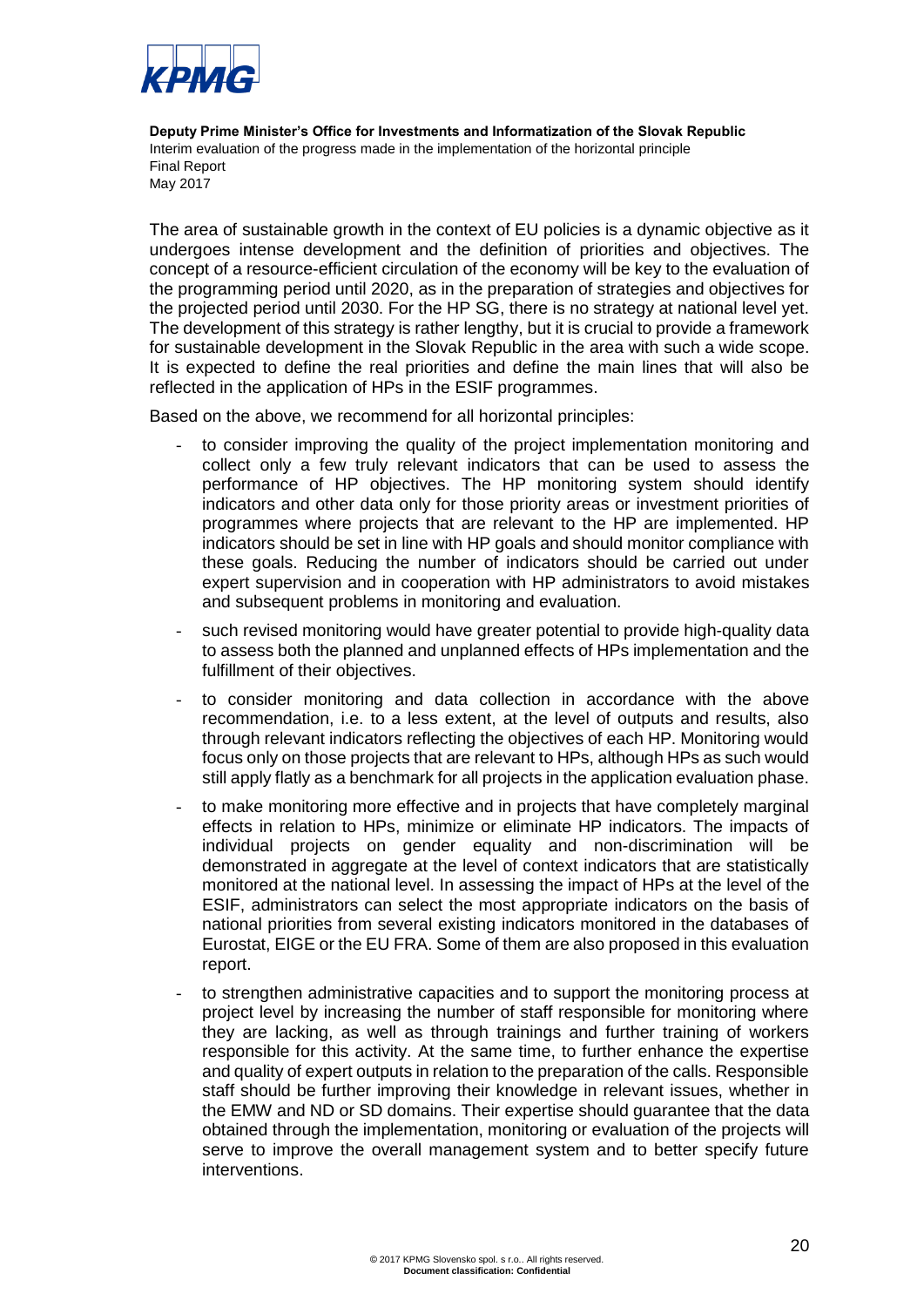

- outputs from ongoing monitoring should serve as feedback for the continuation of interventions. In this context, the on-site monitoring of project implementation seems to be crucial, not only for the recipient of a non-repayable financial contribution, but also for the target groups (natural or legal entities) affected by the project. This will allow timely identification of both problematic and unplanned side effects. In the event of non-compliance with HP objectives, a remedy, in the extreme case and where possible, a sanction mechanism could be introduced during the project implementation. At the same time, such effects could be corrected or eliminated by adjusting conditions in other calls.

For HP SD we recommend:

- to finalize and approve the strategic reference framework for the HP SD implementation and its better set-up as soon as possible. At the same time, the development of framework strategies at EU level (circular economy) and Slovak level (new environmental policy and low carbon strategy) should be monitored and the Cohesion Policy and HP objectives to be coordinated with strategic objectives at the national level.
- to further develop a methodology to monitor the contribution of individual OPs to HP SD, which will be important for evaluating the implementation of ESIF interventions in relation to the fulfillment of the objectives set out in relevant HP SD strategies and documents. In line with the recommendations of the European Commission, it is crucial to identify the actual results of the interventions but also to analyse the results achieved in the context of other factors.
- to continually assess the contribution of the implementation of interventions supported by the ESIF to meet the objectives set out in the Europe 2020 Strategy and its follow-up national strategic documents relevant to HP SD.
- in a comprehensive HP SD evaluation, to determine 10 thematic indicators as defined for this area by the EU and monitored by Eurostat (Socio-Economic Development, Social Inclusion, Demographic Change, Public Health, Climate Change and Energy, Sustainable Transport, Natural Resources, Global Partnership, Good Governance). In each of these topics, a system should be developed to evaluate the overall contribution of the ESIF to the identified values of the individual indicators and how to evaluate the contribution of interventions for HP SD.
- to enhance the exchange of information between programmes that may have synergy effects on sustainable development in order to early identify potential areas of conflict important for HP SD implementation. The exchange of information should lead to recommendations for strengthening positive synergies (eg. between measures in the circular economy and job creation) and addressing problem areas (eg. the need to reduce household energy consumption and the lack of co-financing for low income households) to support the potential of coordinated and self-supporting measures in the context of territorial development.
- support the potential of coordinated and follow-up measures in the context of territorial development. Through exchange of information and sharing good practice examples, support strategic approaches using local low carbon